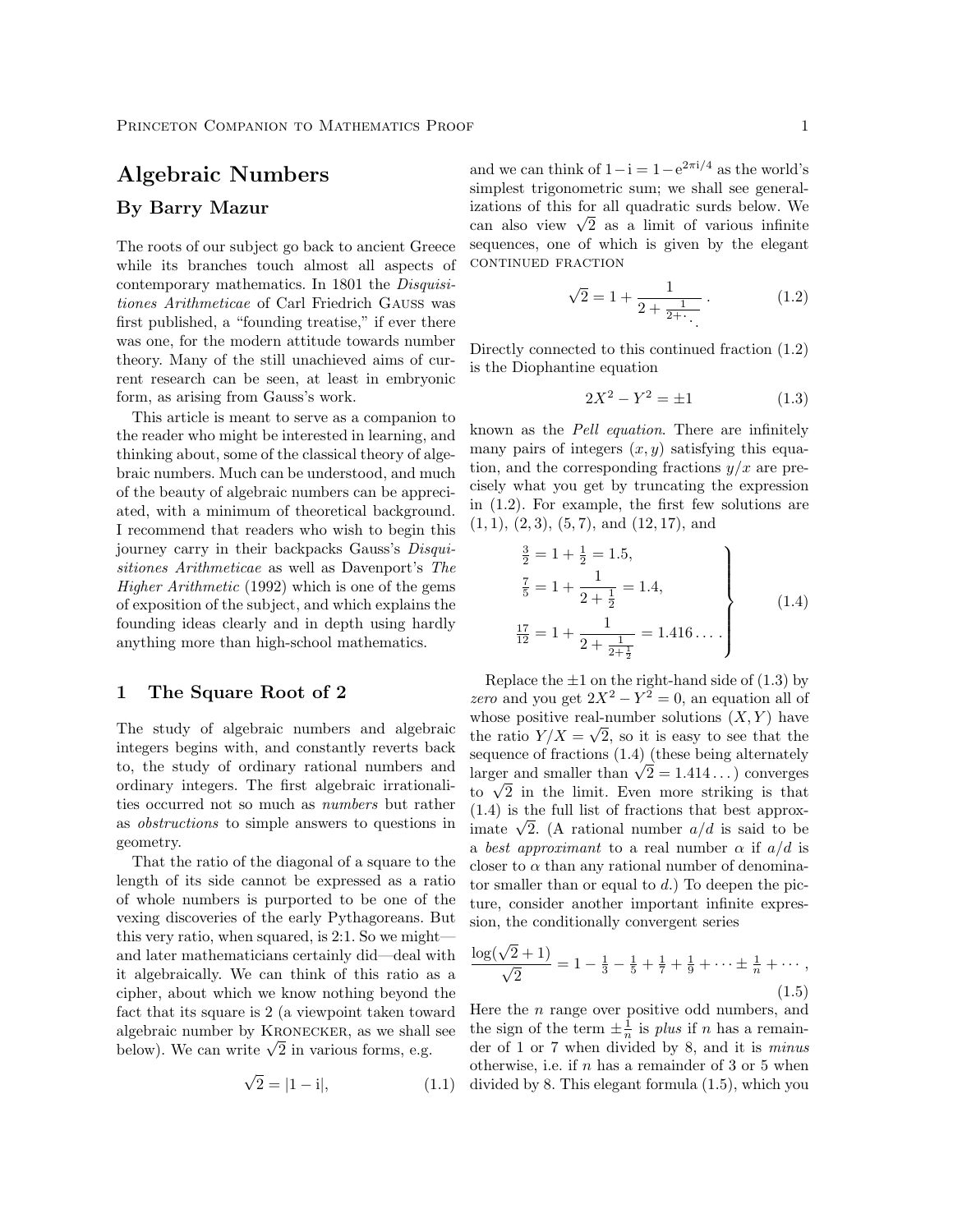Figure 1.1. The outer rectangle has its height-to-width ratio equal to the golden mean. If you remove a square from it as indicated in the figure, you are left with a rectangle that has the golden mean as its width-toheight ratio. This procedure is of course repeatable.

are invited to "check out" at least to one digit accuracy with a calculator, is an instance of the powerful and general theory of analytic formulas for special values of L-functions, which plays the role of a bridge between the more algebraic and the more analytic sides of the story. When we allude to this, below, we will call it "the analytic formula," for short.

## **2 The Golden Mean**

If you are looking for quadratic irrationalities that have been the subject of geometric fascination through the ages, then  $\sqrt{2}$  has a strong competithrough the ages, then  $\sqrt{2}$  has a strong competitor in the number  $\frac{1}{2}(1+\sqrt{5})$ , known as the *golden* tor in the nation  $\frac{1}{2}(1+\sqrt{5})$ : All gives the proportions of a rectangle with the property that when you remove a square from it, as in Figure 1.1, you are left with a smaller rectangle whose sides are in the same proportion. Its corresponding trigonometric sum description is

$$
\frac{1}{2}(1+\sqrt{5}) = \frac{1}{2} + \cos\frac{2}{5}\pi - \cos\frac{4}{5}\pi. \tag{2.1}
$$

Its continued-fraction expansion is

$$
\frac{1}{2}(1+\sqrt{5}) = 1 + \frac{1}{1+\frac{1}{1+\ddots}}, \qquad (2.2)
$$

where the sequence of fractions obtained by successive truncations of this continued fraction,

$$
\frac{y}{x} = \frac{1}{1}, \frac{2}{1}, \frac{3}{2}, \frac{5}{3}, \frac{8}{5}, \frac{13}{8}, \frac{21}{13}, \frac{34}{21}, \dots,
$$
 (2.3)

is the sequence of best rational-number approximants to

$$
\frac{1}{2}(1+\sqrt{5})=1.618033988749894848\dots,
$$

where "best" has the sense already mentioned. For example, the fraction

$$
\frac{34}{21}=1+\frac{1}{1+\frac{1}{1+\frac{1}{1+\frac{1}{1+\frac{1}{1+\frac{1}{1+\frac{1}{1+\frac{1}{1}}}}}}}}
$$

equals 1.619047619047619047 ... and is closer to the golden mean than any fraction with denominator less than 21.

Nevertheless, the exclusive appearance of 1s in this continued fraction<sup>1</sup> can be used to show that, among all irrational real numbers, the golden mean is the number that is, in a specific technical sense, least well approximated by rational numbers.

Readers familiar with the sequence of Fibonacci numbers will recognize them in the successive denominators of (2.3)—and in the numerators as well. The analogue to equation (1.2) is

$$
X^2 + XY - Y^2 = \pm 1.
$$
 (2.4)

This time, if you replace the  $\pm 1$  on the right-hand side of the equation by 0, you get the equation  $X^2 + XY - Y^2 = 0$ , whose positive real-number  $X^2 + XY - Y^2 = 0$ , whose positive real-number<br>solutions  $(X, Y)$  have the ratio  $Y/X = \frac{1}{2}(1+\sqrt{5})$ that is, the golden mean. And now the numerators and denominators  $y, x$  that appear in  $(2.3)$  run through the positive integral solutions of (2.4). The analogue of formula (1.4) (the "analytic formula") for the golden mean is the conditionally convergent infinite sum

$$
\frac{2\log(\frac{1}{2}(1+\sqrt{5}))}{\sqrt{5}} = 1 - \frac{1}{2} - \frac{1}{3} + \frac{1}{4} + \frac{1}{6} + \dots \pm \frac{1}{n} + \dots,
$$
\n(2.5)

<sup>1</sup>The continued-fraction expansion of any real quadratic algebraic number has an eventually recurring pattern in its entries, as is vividly exhibited by the two examples (1.2) and (2.2) given above.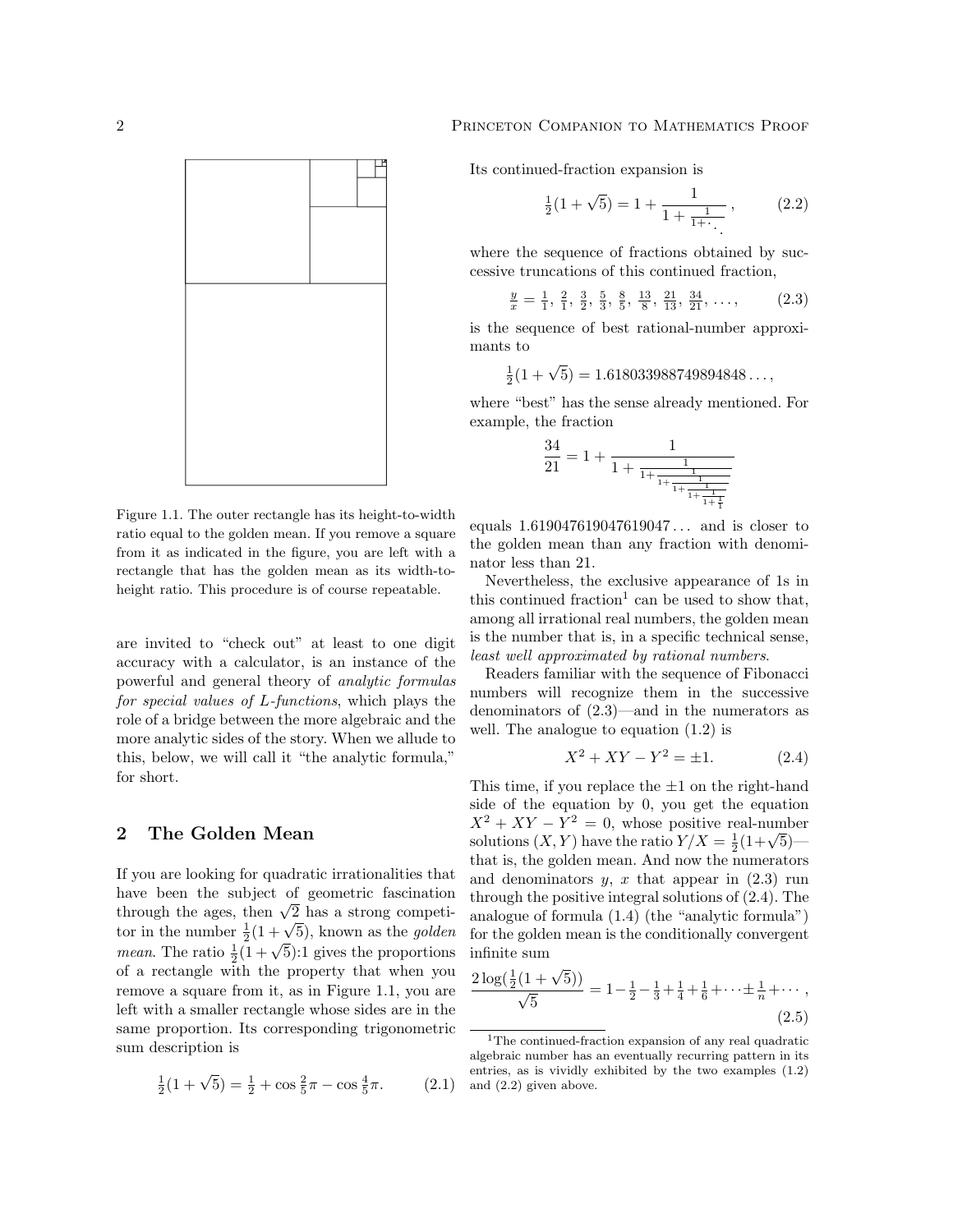where the  $n$  range over positive integers not divisible by 5, and the sign of  $\pm 1/n$  is plus if n has a remainder of  $\pm 1$  when divided by 5, and minus otherwise.

What governs the choice of the plus terms and minus terms is whether or not  $n$  is a quadratic residue modulo 5. Here is a brief explanation of this terminology. If  $m$  is an integer, two integers  $a$ , b are said to be congruent modulo m (in symbols we write  $a \equiv b \mod m$  if the difference  $a - b$  is an integral multiple of  $m$ ; if  $a, b$ , and  $m$  are positive numbers, it is equivalent to ask that  $a$  and  $b$ have the same "remainder" (sometimes also called "residue") when each is divided by  $m$ . An integer  $\alpha$  relatively prime to  $m$  is called a *quadratic* residue modulo m if a is congruent to the square of some integer, modulo m; otherwise it is called a quadratic nonresidue modulo m. So,  $1, 4, 6, 9, \ldots$ are quadratic residues modulo 5, while 2, 3, 7, 8,... are quadratic nonresidues modulo 5.

A generalization of equations (1.4) and (2.5) (the "analytic formula for the L-function attached to quadratic DIRICHLET characters") gives a very surprising formula for the conditionally convergent sum of terms  $\pm 1/n$ , where *n* runs through positive integers relatively prime to a fixed integer and the sign of  $\pm 1/n$  corresponds to whether *n* is a quadratic residue, or nonresidue modulo that integer (see Section 17).

## **3 Quadratic Irrationalities**

The quadratic formula

$$
X = \frac{-b \pm \sqrt{b^2 - 4ac}}{2a},
$$

gives the solutions (usually two) to the general quadratic polynomial equation  $aX^2 + bX + c = 0$ quadratic polynomial equation  $aX^+ + bX + c = 0$ <br>as a rational expression of the number  $\sqrt{D}$ , where  $D = b<sup>2</sup> - 4ac$  is known as the *discriminant* of the polynomial  $aX^2 + bX + c$ , or, equivalently, of the corresponding homogeneous quadratic form  $aX^2 + bXY + cY^2$ . This formula introduces many irrational numbers: Plato's dialogue "Theaetetus" has the young Theaetetus credited with the disnas the young 1 neaetetus credited with the discovery that  $\sqrt{D}$  is irrational whenever D is a natural number that is not a perfect square. The curious switch from initially perceiving an obstruction to a problem, to eventually embodying this obstruction as a number or an algebraic object of some sort that we can effectively study is repeated over and over again, in different contexts, throughout mathematics. Much later, complex quadratic irrationalities also made their appearance. Again these were not at first regarded as "numbers as such," but rather as *obstructions* to the solution of problems. Nicholas Chuquet, for example, in his 1484 manuscript, Le Triparty, raised the question of whether or not there is a number whose triple is four plus its square and he comes to the conclusion that there is no such number because the quadratic formula applied to this problem yields "impossible" numbers, i.e. complex quadratic irrationalities in our terminology.<sup>2</sup>

For any real quadratic ("integral") irrationality there is a discussion along similar lines to the ones we have just given (expressions  $(1.1)$ – $(1.5)$  for ones we nave just given (expressions  $(1.1)$ – $(1.5)$  for  $\sqrt{2}$  and expressions  $(2.1)$ – $(2.5)$  for  $\frac{1}{2}(1+\sqrt{5})$ ). For complex irrationalities, there is also such a theory, but with interesting twists. For one thing, we do not have anything directly comparable to continued-fraction expansions for a complex quadratic irrationality. In fact, the simple, but true, answer to the problem of how to find an infinite number of rational numbers that converge to such an irrationality is that you cannot! Correspondingly, the analogue of the Pell equation has only finitely many solutions. As a consolation, however, the appropriate "analytic formula" has a simpler sum, as we will see below.

Let  $d$  be any square-free integer, positive or negative. Associated with  $d$  is a particularly important number  $\tau_d$ , defined as follows. If d is congruent to 1 mod 4 (that is, if  $d-1$  is a multiple of 4), then T mod 4 (that is, if  $a - 1$  is a multiple of 4), then<br>  $\tau_d = \frac{1}{2}(1 + \sqrt{d})$ ; otherwise,  $\tau_d = \sqrt{d}$ . We will refer to these quadratic irrationalities  $\tau_d$  as fundamental algebraic integers of degree 2. The general notion of an "algebraic integer" is defined in Section 11 of this article. An algebraic integer of degree two is simply a root of a quadratic polynomial of the form  $X^2+aX+b$  with a, b ordinary integers. In the first case (when  $d \equiv 1 \text{ modulo } 4$ ),  $\tau_d$  is a root of the polynomial  $X^2 - X + \frac{1}{4}(1-d)$  and in the second it is a root of  $X^2 - d$ . The reason special names are given to these quadratic irrationalities is that any quadratic algebraic integer is a linear combination

<sup>2</sup>Rafael Bombelli, in the sixteenth century, would refer to irrational square roots, of positive or of negative numbers, as "deaf" (reminiscent of the word surd that is still in use) and as "numbers impossible to name."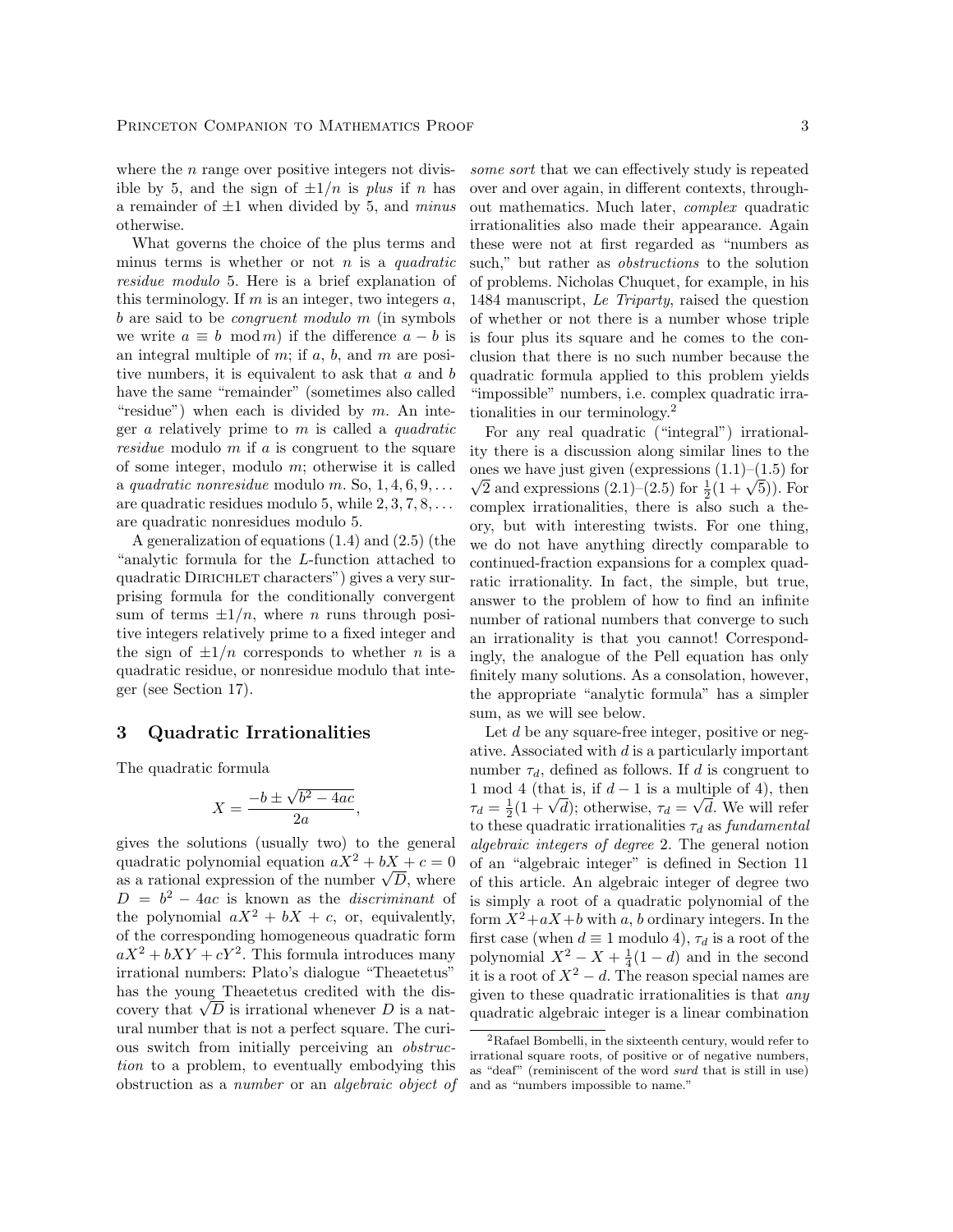(with ordinary integers as coefficients) of 1 and one of these fundamental quadratic algebraic integers.

#### **4 Rings and Fields**

I think that one of the big early advances in mathematics is the now-current, universal recognition of the importance of studying the properties of collections of mathematical objects, and not just the objects in isolation. A *ring*  $R$  of complex numbers is a collection of them that contains 1 and is closed under the operations of addition, subtraction, and multiplication. That is, if  $a, b$  are any two numbers in R,  $a \pm b$  and ab must also be in R. If such a ring  $R$  has the further property that it is closed under division by nonzero elements (i.e. if  $a/b$  is again in R whenever a and b are, and  $b \neq 0$ , then we say that  $R$  is a *field*. (These concepts are discussed further in FIELDS and RINGS AND IDEALS.) The ring  $\mathbb Z$  of ordinary integers,  $\{0, \pm 1, \pm 2, \dots\}$  is our "founding example" of a ring; visibly, it is the smallest ring of complex numbers.

The collection of all real or complex numbers that are integral linear combinations of 1 and  $\tau_d$  is closed under addition, subtraction, and multiplication, and so is a ring, which we denote by  $R_d$ . That is,  $R_d$  is the set of all numbers of the form  $a + b\tau_d$ where  $a$  and  $b$  are ordinary integers. These rings  $R_d$ —our first, basic, examples of *rings of algebraic* integers beyond that prototype, Z—are the most important rings that are receptacles for quadratic irrationalities. Every quadratic irrational algebraic integer is contained in exactly one  $R_d$ .

For example, when  $d = -1$  the corresponding ring  $R_{-1}$ , usually referred to as the ring of Gaussian integers, consists of the set of complex numbers whose real and imaginary parts are ordinary integers. These complex numbers may be visualized as the vertices of the infinite tiling of the complex plane by squares whose sides have length 1 (see Figure 1.2).

When  $d = -3$  the complex numbers in the corresponding ring  $R_{-3}$  may be visualized as the vertices of the regular hexagonal tiling of the complex plane (see Figure 1.3).

With the rings  $R_d$  in hand, we may ask ringtheoretic questions about them, and here is some of the standard vocabulary useful for this. A unit u in a given ring  $R$  of complex numbers is a number in R whose reciprocal  $1/u$  is also in R; a prime

| $-2 + i$ | $-1+i$   | $+ i$        | $1 + i$      | $2 + i$        |
|----------|----------|--------------|--------------|----------------|
| $-2$     | $-1\,$   | $\mathbf{0}$ | $\mathbf{1}$ | $\overline{2}$ |
| $-2 - i$ | $-1 - i$ | $- i$        | $1 - i$      | $2 - i$        |
|          |          |              |              |                |

Figure 1.2. The Gaussian integers are the vertices of this lattice of squares tiling the complex plane.

(or synonymously, an *irreducible*) element in  $R$  is a nonunit that cannot be written as the product of two nonunits in  $R$ . A ring of complex numbers R has the unique factorization property if every nonzero, nonunit, algebraic number in R can be expressed as a product of prime elements in exactly one way (where two factorizations are counted as the same if one can be obtained from the other by rearranging the order in which the primes appear and multiplying them by units).

In the prototype ring  $Z$  of ordinary integers, the only units are  $\pm 1$ . The fundamental fact that any ordinary integer greater than 1 can be uniquely expressed as a product of (positive) prime numbers (that is, that  $\mathbb Z$  enjoys the unique factorization property) is crucial for much of the number theory done with ordinary integers. That this unique factorization property for integers actually required proof was itself a hard-won realization of Gauss, who also provided its proof (see FUNDAMENTAL theorem of arithmetic).

It is easy to see that there are only four units in the ring  $R_{-1}$  of Gaussian integers, namely  $\pm 1$  and  $\pm i$ ; multiplication by any of these units effects a symmetry of the infinite square tiling (Figure 1.2) above). There are only six units in the ring  $R_{-3}$ , above). There are only six units in the ring  $R_{-3}$ ,<br>namely  $\pm 1$ ,  $\pm \frac{1}{2}(1+\sqrt{-3})$  and  $\pm \frac{1}{2}(1-\sqrt{-3})$ ; multiplication by any of these units results in a symmetry of the infinite hexagonal tiling (Figure 1.3 above).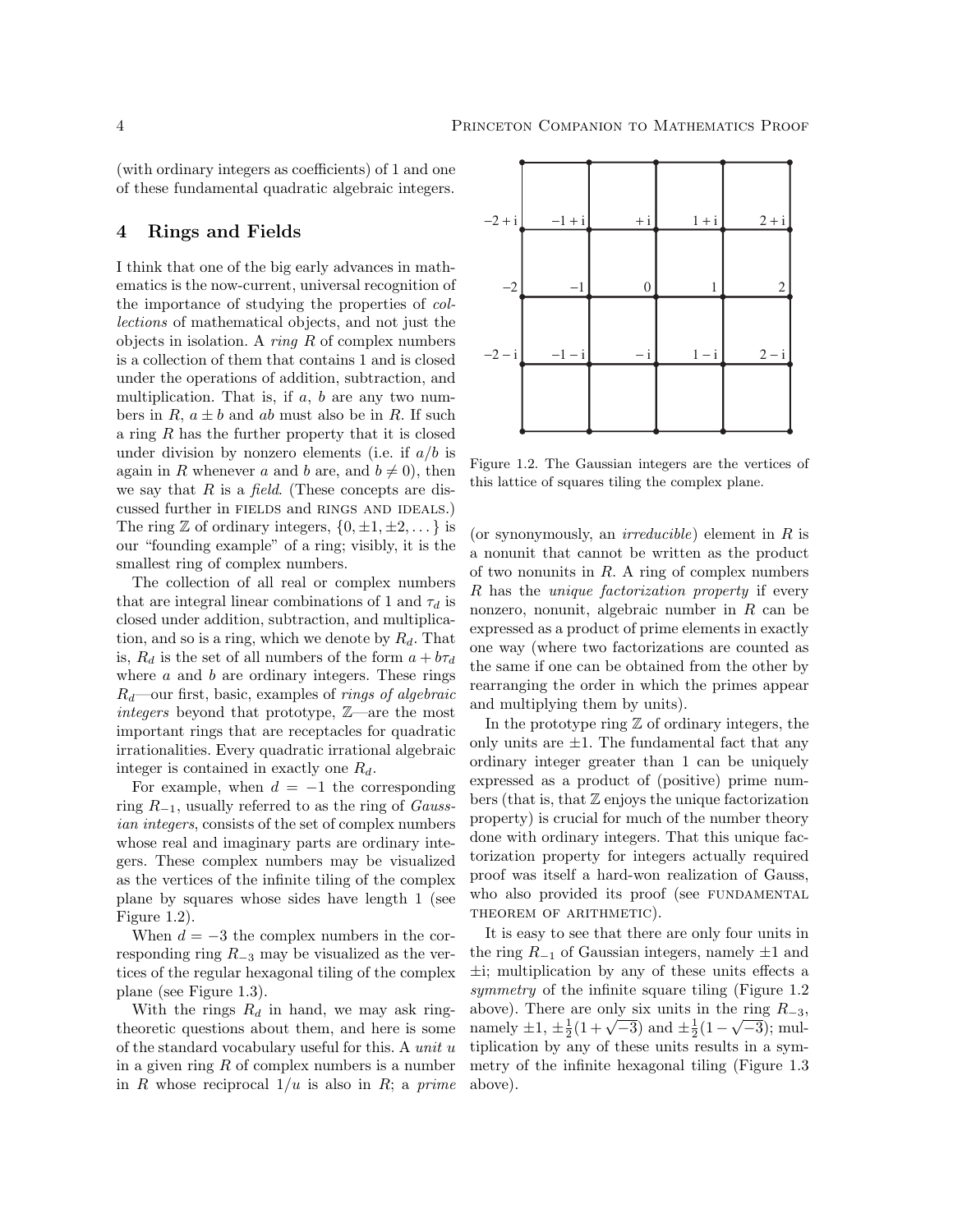

Figure 1.3. The elements of the ring  $R_{-3}$  are the vertices of this lattice of hexagons tiling the complex plane.

Fundamental to understanding the arithmetic of  $R_d$  is the following question: which ordinary prime numbers  $p$  remain prime in  $R_d$  and which ones factorize into products of primes in  $R_d$ ? We will see shortly that if a prime number does factorize in  $R_d$ , it must be expressible as the product of precisely two prime factors. For example, in the ring of Gaussian integers,  $R_{-1}$ , we have the factorizations

$$
2 = (1 + i)(1 - i),
$$
  
\n
$$
5 = (1 + 2i)(1 - 2i),
$$
  
\n
$$
13 = (2 + 3i)(2 - 3i),
$$
  
\n
$$
17 = (1 + 4i)(1 - 4i),
$$
  
\n
$$
29 = (2 + 5i)(2 - 5i),
$$
  
\n
$$
\vdots
$$

where all the Gaussian integer factors in brackets above are prime in the ring of Gaussian integers.

Let us say that an odd prime p splits in  $R_{-1}$  if it factorizes into a product of at least two primes and remains prime if it does not do so. As we shall soon see, the officially agreed-upon definitions of splitting and remaining prime for more general rings of algebraic integers (even ones of the form  $R_d$ ) are worded slightly, but very significantly, differently from the way we have just defined these concepts in the ring  $R_{-1}$  of Gaussian integers. (Note that we have excluded the prime  $p = 2$  from the above dichotomy. This is because 2 *ramifies* in  $R_{-1}$ ; for a discussion of this concept see Section 7 below.) In any event, there is an elementary computable rule that tells us, for any  $R_d$ , which primes p split

and which remain prime in this agreed sense. The rule depends upon the residue of p modulo 4d: the reader is invited to guess it for the ring of Gaussian integers given the data just displayed above. In general, an elementary computable rule that says which primes split and which do not in a ring of algebraic integers such as  $R_d$  is referred to as a splitting law for the ring of algebraic integers in question.

# **5 The Rings** *R<sup>d</sup>* **of Quadratic Integers**

There is a very important "symmetry," or AUTO-There is a very important "symmetry," or AUTO-<br>MORPHISM, defined on the ring  $R_d$ . It sends  $\sqrt{d}$  to  $-\sqrt{d}$ , keeps all ordinary integers fixed, and more generally, for rational numbers  $u$  and  $v$ , it sends  $\alpha = u + v \sqrt{d}$  to what we may call its *algebraic* conjugate  $\alpha' = u - v \sqrt{d}$ . (The word "algebraic" is to remind you that this is not necessarily the same as the complex-conjugate symmetry of the complex numbers!)

You can immediately work out the formulas for this algebraic conjugation operation on the fundamental quadratic irrationalities  $\tau_d$ : if d is not conmental quadratic irrationalities  $\tau_d$ : if a is not congruent to 1 modulo 4, then  $\tau_d = \sqrt{d}$ , so obviously  $\tau_d' = -\tau_d$ , while if d is congruent to 1 modulo 4,  $\tau_d = -\tau_d$ , while if a is congruent to 1 modulo 4,<br>then  $\tau_d = \frac{1}{2}(1 + \sqrt{d})$  and  $\tau'_d = \frac{1}{2}(1 - \sqrt{d}) = 1 - \tau_d$ . This symmetry  $\alpha \mapsto \alpha'$  respects all algebraic formulas. For example, to work out the algebraic conjugate of a polynomial expression like  $\alpha\beta + 2\gamma^2$ , where  $\alpha$ ,  $\beta$ , and  $\gamma$  are numbers in  $R_d$ , you just replace each individual number by its algebraic conjugate, obtaining the expression  $\alpha' \beta' + 2\gamma'^2$ .

The most telling integer quantity attached to a number  $\alpha = x + y\tau_d$  in  $R_d$  is its norm  $N(\alpha)$ , which is defined to be the product  $\alpha \alpha'$ . This equals which is defined to be the product  $\alpha\alpha$ . This equals  $x^2 - dy^2$  when  $\tau_d = \sqrt{d}$  and  $x^2 + xy - \frac{1}{4}(d-1)y^2$ when  $\tau_d = \frac{1}{2}(1 + \sqrt{d})$ . The norm turns out to be multiplicative, meaning that  $N(\alpha\beta) = N(\alpha)N(\beta)$ , as you can directly check by multiplying out the formula for the norm of each factor and comparing with the norm of the product. This gives us a useful tactic for trying to factorize algebraic numbers in  $R_d$ , and offers criteria for determining whether a number  $\alpha$  in  $R_d$  is a unit, and whether it is prime in  $R_d$ . In fact, an element  $\alpha \in R_d$  is a unit if and only if  $N(\alpha) = \alpha \alpha' = \pm 1$ ; in other words, the units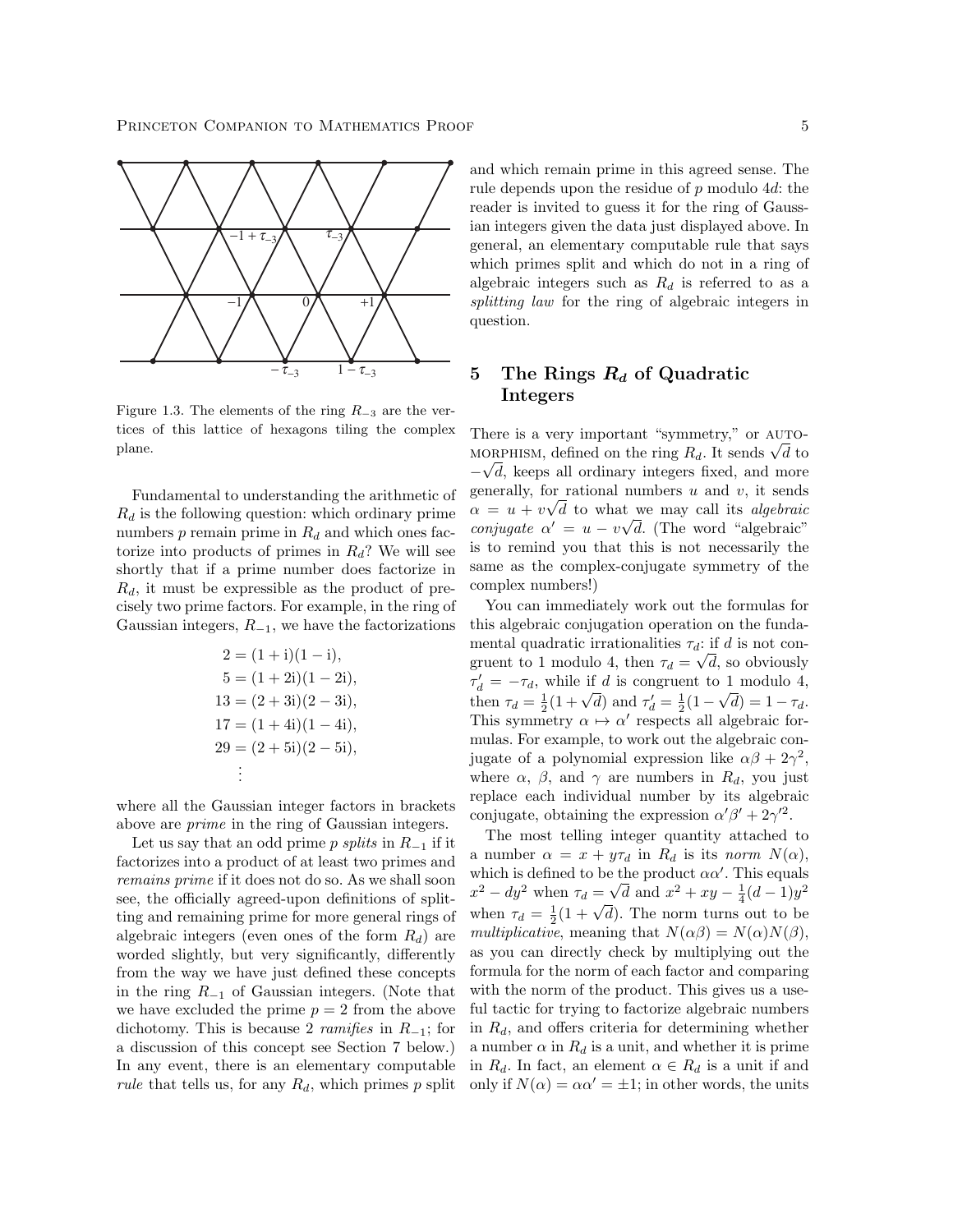are given by the integral solutions to the equations

$$
X^2 - dY^2 = \pm 1
$$
 (5.1)

or

$$
X^2 + XY - \frac{1}{4}(d-1)Y^2 = \pm 1
$$
 (5.2)

following the two cases. Here is the proof of this. If  $\alpha = x + y\tau_d$  is a unit in  $R_d$ , then its reciprocal,  $\beta = 1/\alpha$ , must also be in  $R_d$ , and, of course, we have  $\alpha\beta = 1$ . Applying the norm to both sides of this equation and using the multiplicative property of the norm discussed above, we see that  $N(\alpha)$  and  $N(\beta)$  are reciprocal ordinary integers, and therefore they are both either equal to  $+1$  or  $-1$ . This shows that  $(x, y)$  is a solution to whichever of equation  $(5.1)$  or  $(5.2)$  is appropriate. In the other direction, if  $N(\alpha) = \alpha \alpha' = \pm 1$ , then the reciprocal of  $\alpha$ is simply  $\pm \alpha'$ . This is in  $R_d$  so  $\alpha$  is indeed a unit in  $R_d$ .

These homogeneous quadratic forms, the lefthand sides of equations  $(5.1)$  and  $(5.2)$  (which generalize formulas (1.4) and (2.4)), play an important role; let us refer to whichever of them is relevant to  $R_d$  as the fundamental quadratic form for  $R_d$ , and its discriminant D the fundamental discriminant. (D is equal to d if d is congruent to 1 modulo 4 and to  $4d$  otherwise.) When d is negative there are only finitely many units (if  $d < -3$  the only ones are  $\pm 1$ ) but when d is positive, so that  $R_d$  consists entirely of real numbers, there are infinitely many. The ones that are greater than 1 are powers of a smallest such unit,  $\varepsilon_d$ , and this is called the fundamental unit.

For example, when  $d = 2$  the fundamental unit,  $\varepsilon_2$ , is  $1+\sqrt{2}$ , and when  $d=5$  it is the golden mean,  $\varepsilon_5 = \frac{1}{2}(1+\sqrt{5})$ . Since any power of a unit is again a unit, we immediately have a machine for producing infinitely many units from any single one. For example, taking powers of the golden mean, we get

$$
\varepsilon_5 = \frac{1}{2}(1+\sqrt{5}), \qquad \varepsilon_5^2 = \frac{1}{2}(3+\sqrt{5}), \n\varepsilon_5^3 = 2+\sqrt{5}, \qquad \varepsilon_5^4 = \frac{1}{2}(7+3\sqrt{5}), \n\varepsilon_5^5 = \frac{1}{2}(11+5\sqrt{5}),
$$

all of which are units in  $R_5$ . The study of these fundamental units was already under way in the twelfth century in India, but in general their detailed behavior as d varies still holds mysteries for us today. For example, there is a deep theorem of Hua (1942) that tells us that  $\varepsilon_d < (4e^2d)^{\sqrt{d}}$ 

(for a proof of it along with a historical discussion of such estimates, see Chapters 3 and 8 in Narkiewicz  $(1973)$ ). There are examples of d that come close to attaining that bound, but we still do not know whether or not there is a positive number  $\eta$  and an infinity of squarefree d for which  $\varepsilon_d > d^{d^{\eta}}$ . (The answer to this question would be yes if, for example, there were an infinity of  $R_d$  satisfying the unique factorization property! This follows from a famous theorem of Brauer (1947) and Siegel (1935); for a proof of the Brauer–Siegel theorem, see Theorem 8.2 of Chapter 8 in Narkiewicz (1973), or see Lang (1970).)

# **6 Binary Quadratic Forms and the Unique Factorization Property**

The principle of unique factorization is an allimportant fact for the ring of ordinary integers Z. The question of whether this principle does or does not hold for a given ring  $R_d$  is central to the theory. There are helpful, analyzable, obstructions to the validity of unique factorization in  $R_d$ . These obstructions, in turn, connect with profound arithmetic issues, and have become the focus of important study in their own right. One such mode of expressing the obstruction to unique factorization is already prominent in Gauss's Disquisitiones Arithmeticae (1801), in which much of the basic theory of  $R_d$  was already laid down.

This "obstruction" has to do with how many "essentially different" binary quadratic forms  $aX^2 + bXY + cY^2$  there are with discriminant equal to the fundamental discriminant  $D$  of  $R_d$ . (Recall that the discriminant of  $aX^2+bXY+cY^2$  is  $b^2-4ac$ , and that D equals 4d unless  $d \equiv 1 \mod 4$ , in which case it equals  $d$ .)

In order to define a binary quadratic form  $aX^2 + bXY + cY^2$  of discriminant D, what you need to provide is simply a triplet of coefficients  $(a, b, c)$  such that  $b^2 - 4ac = D$ . Given such a form, one can use it to define other ones. For example, if we make a small linear change of the variables, replacing X by  $X-Y$  and keeping Y fixed, then we get  $a(X - Y)^2 + b(X - Y)Y + cY^2$  which simplifies to  $aX^2 + (b-2a)XY + (c-b+a)Y^2$ . That is, we get a new binary quadratic form whose triplet of coefficients is  $(a, b - 2a, c - b + a)$ , and which (as can easily be checked) has the same discriminant D. We can "reverse" this change by replacing  $X$  by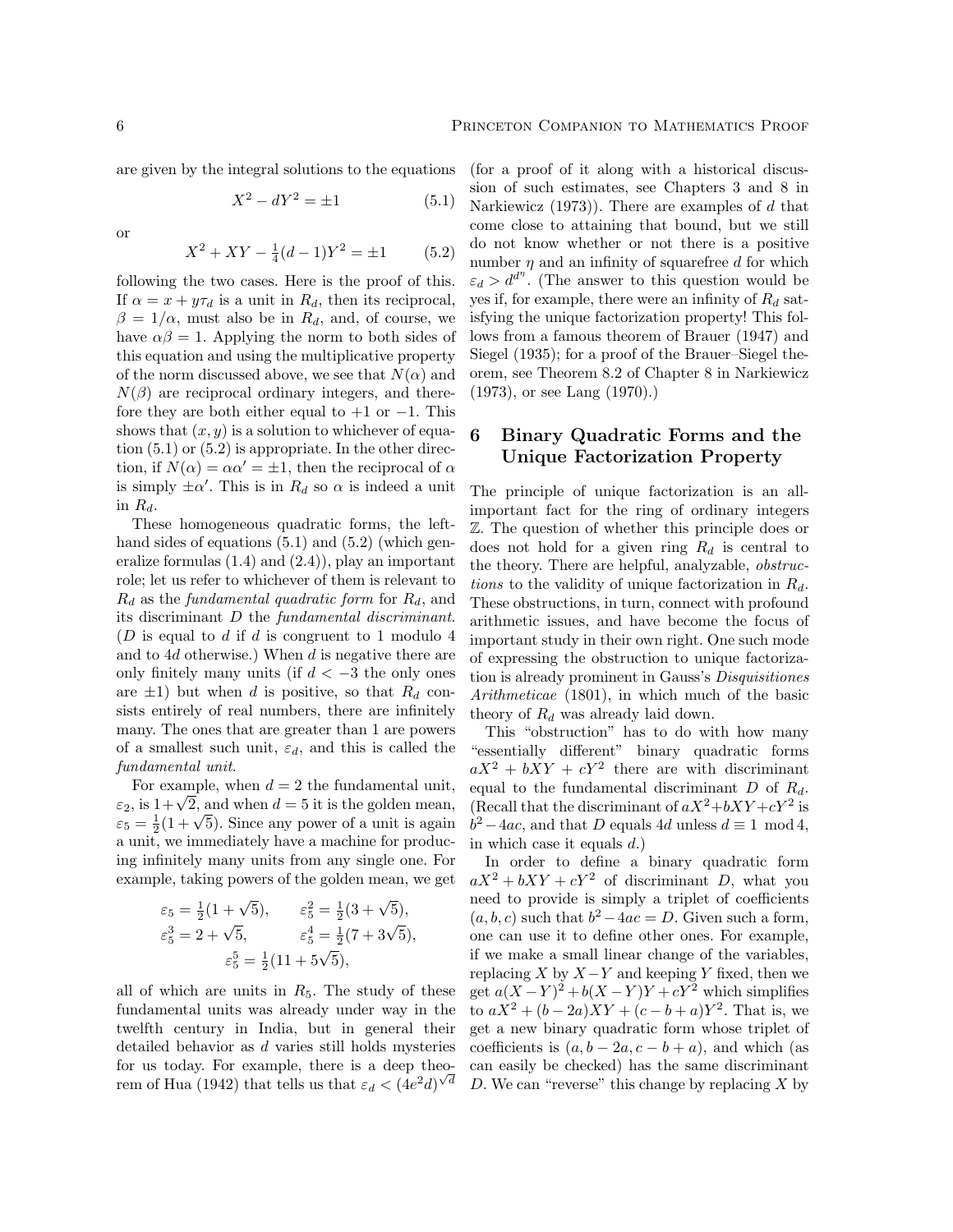$X + Y$  and keeping Y fixed. If we do this reversal and perform the corresponding simplification then we get back our original binary quadratic form. Because of this reversibility, these two quadratic forms take exactly the same set of integer values as  $X$  and  $Y$  vary: it is therefore reasonable to think of them as equivalent.

More generally, then, one says that two binary quadratic forms are equivalent if one can be turned into the other (or minus the other) by any "reversible" linear change of variables with integer coefficients. That is, one chooses integers  $r, s, u, v$ such that  $rv - su = \pm 1$ , replaces X and Y by the linear combinations  $X' = rX + sY$ ,  $Y' = uX + vY$ , and simplifies the resulting expression to get a new triplet of coefficients. The condition  $rv - su = \pm 1$ guarantees that by a similar operation we can get back to our original binary quadratic form, and also that the new binary quadratic form has the same discriminant  $D$  as the old one. So when we talk of "essentially different" binary quadratic forms of discriminant D we mean that we cannot turn one into the other by this kind of change of variables.

Here is the surprising obstruction to unique factorization that Gauss discovered.

The unique factorization principle is valid in  $R_d$  if and only if every homogeneous quadratic form  $aX^2+bXY+cY^2$  with discriminant equal to the fundamental discriminant of  $R_d$  is equivalent to the fundamental quadratic form of  $R_d$ .

Furthermore, the collection of inequivalent quadratic forms whose discriminant is the fundamental discriminant of  $R_d$  expresses in concrete terms the degree to which  $R_d$  "enjoys unique factorization."

If you have never seen this theory of binary quadratic forms before, try your hand at working with quadratic forms in the case where  $D = -23$ . The idea is to start with some particular quadratic form  $aX^2 + bXY + cY^2$  of your choice with discriminant  $D = b^2 - 4ac = -23$ . Then, using a sequence of carefully chosen linear changes of variables you reduce the size of the coefficients  $a, b, c$ until you can go no further. Eventually you should end up with one of the two (inequivalent) quadratic forms that there are with discriminant −23: the fundamental form  $X^2+XY+6Y^2$ , or the form  $2X^2+XY+3Y^2$ . For example, can you see that the binary quadratic form  $X^2 + 3XY + 8Y^2$  is equivalent to  $X^2 + XY + 6Y^2$ ?

This type of exercise offers a small hint of the role that the geometry of numbers will play in the eventual theory. As you might expect from the venerability of these ideas, elegant streamlined methods have been discovered for making such calculations. Nevertheless, it is an open secret that any working mathematician, contemporary or ancient, engaged in this subject or nearby subjects, has done a myriad of straightforward simple hand computations along the lines of the above exercise.

If you try a few examples of this exercise, as I hope you do, here is one way of organizing your calculations. First, find a simple reversible linear change of variables to turn your form into an equivalent one with  $a, b, c \geq 0$ . (You may also have to multiply the whole form by  $-1$ .)

The cleanest way of writing down all binary quadratic forms given by triplets  $(a, b, c)$  of discriminant  $-23$  is to list the triplets in increasing order of b, which will now be an odd positive integer. For each value of b you can then choose a and c in such a way that their product is  $\frac{1}{4}(b^2+23)$ . At this point the aim is to build up a repertoire of moves that tend to decrease  $b$  (which will keep a and c within bounds as well). A big clue, and aid, here is that for any pair of relatively prime integers  $x, y$  if you evaluate your quadratic form  $aX^2+bXY+cY^2$  at  $(X, Y) = (x, y)$  to get the integer  $a' = ax^2 + bxy + cy^2$ , you can find, for appropriate b' and c', a quadratic form  $a'X^2 + b'XY + c'Y^2$ equivalent to yours, with first coefficient  $a'$ . So, one tactic is to look for small integers represented by your quadratic form. Also the "example" linear change of variables  $X \mapsto X - Y$ ,  $Y \mapsto Y$  will lead you to be able to reduce the coefficient  $b$  to an integer smaller than 2a. Can you check that  $X^2+XY+6Y^2$  and  $2X^2+XY+3Y^2$  are inequivalent?

Now, as we have just discussed, it follows from the general theory that  $R_{-23}$  does not have the unique factorization property. We can also see this directly. For example,

$$
\tau_{-23} \cdot \tau_{-23}' = 2 \cdot 3,
$$

and all four of the factors in this equation are irreducible in  $R_{-23}$ . To be a faithful companion, I should at this point give at least a hint at what connection there might be between this specific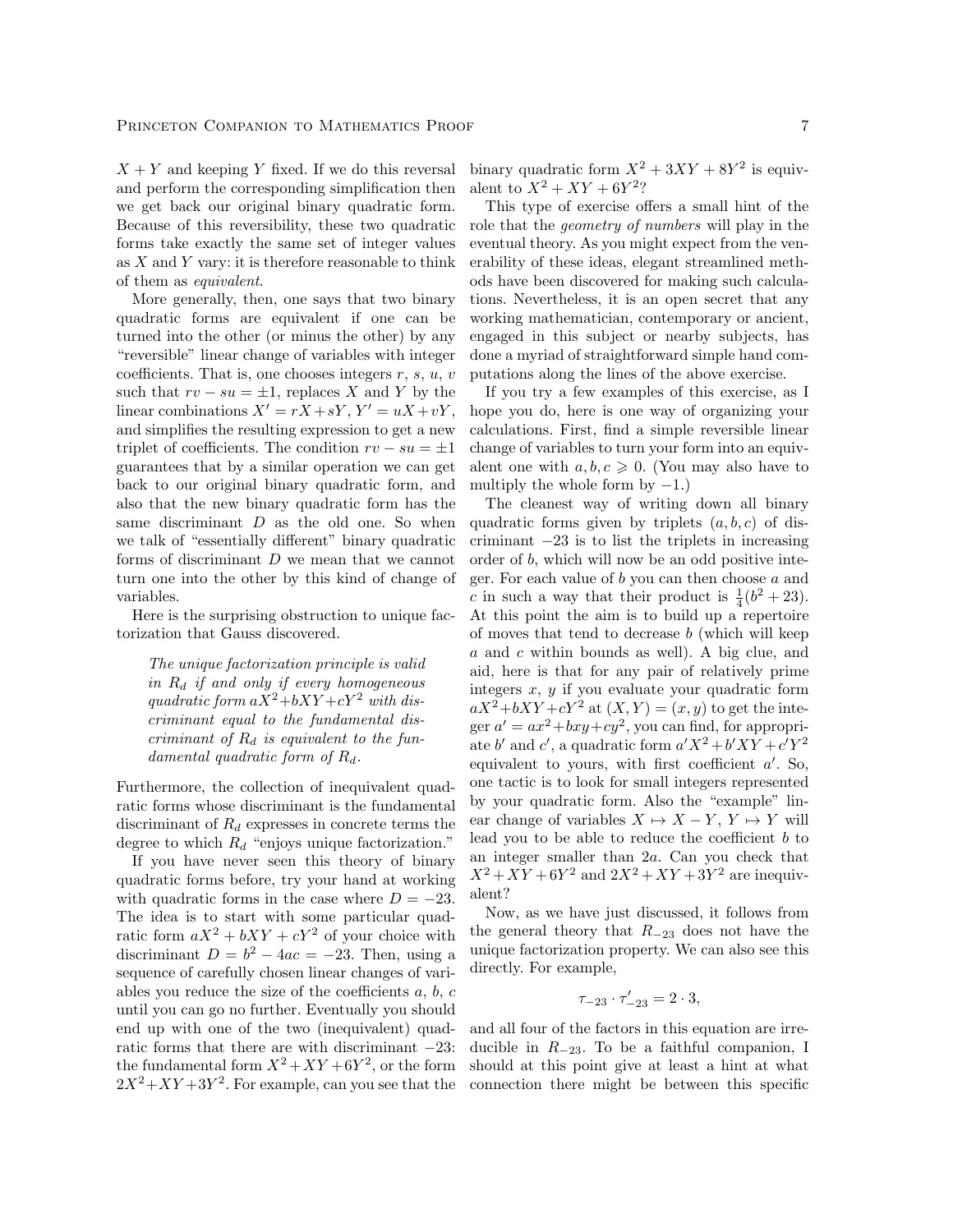"failure of unique factorization" and the previous discussion. It may become a bit clearer in the next paragraph, but the underlying tension in the equation  $\tau_{-23}$  ·  $\tau'_{-23}$  = 2 · 3 is that all the factors in our ring are prime: we are missing any elements in our ring  $R_{-23}$  that could factorize it further. We lack, for example, elements that play the role of the greatest common divisor of factors of this equation. The general theory regarding these matters (which we are not entering into here, but see EUCLID'S ALGORITHM) tells us that what is missing is some element  $\gamma$  in  $R_{-23}$  that is both a linear combination of the numbers  $\tau_{-23}$  and 2 (with coefficients in the ring  $R_{-23}$ ) and also a common divisor of  $\tau_{-23}$  and 2 in the ring  $R_{-23}$ , i.e. such that  $\tau_{-23}/\gamma$  and  $2/\gamma$  are both in  $R_{-23}$ . There is no such element, for its norm must divide  $N(\tau_{-23}) = 6$  and  $N(2) = 4$ , and therefore be equal to 2, which can easily be shown to be impossible. But we are interested, rather, in the phenomenon that inequivalence of certain binary quadratic forms will indeed show this, so let us go on.

First, check that any linear combination

 $\alpha \cdot \tau_{-23} + \beta \cdot 2$ 

with  $\alpha$ ,  $\beta$  elements of  $R_{23}$  can also be written as  $u \cdot \tau_{-23} + v \cdot 2$ , where u and v are ordinary integers. Now compute the binary quadratic form given by systematically taking the norms of these linear combinations, and viewing these norms as functions of the integer coefficients  $u, v$ :

$$
N(u \cdot \tau_{-23} + v \cdot 2) = (\tau_{-23}u + 2v)(\tau'_{-23}u + 2v)
$$
  
=  $6u^2 + 2uv + 4v^2$ .

Viewing the  $u$  and the  $v$  as *variables*, and dubbing them  $U$  and  $V$  to emphasize their status as variables, we can say that the NORM QUADRATIC FORM obtained from the collection of linear combinations of  $\tau_{-23}$  and 2 is

$$
6U^2 + 2UV + 4V^2 = 2 \cdot (3U^2 + UV + 2V^2).
$$

Now suppose that, contrary to fact, there were a common divisor,  $\gamma$ , as above; in particular, the multiples of  $\gamma$  in the ring  $R_{-23}$  would then be precisely the linear combinations of the numbers  $\tau_{-23}$ and 2. We would then have another way of describing those linear combinations; namely, for any pair of ordinary integers  $(u, v)$  there would be a pair of ordinary integers  $(r, s)$  such that

$$
u \cdot \tau_{-23} + v \cdot 2 = \gamma \cdot (r\tau_{-23} + s) = r\gamma \tau_{-23} + s\gamma.
$$

Taking norms, as above, we would get

$$
N(\gamma \cdot (r\tau_{-23} + s)) = N(r\gamma \tau_{-23} + s\gamma)
$$
  
=  $N(\gamma)(6r^2 + rs + s^2)$ .

Again, thinking of  $r$  and  $s$  as variables and renaming them  $R$  and  $S$  we would have the corresponding norm quadratic form:

$$
N(\gamma) \cdot (6R^2 + RS + S^2) = 2 \cdot (6R^2 + RS + S^2).
$$

Given the above facts—dependent, of course, on the contrary-to-fact hypothesis that there is a  $\gamma$  as above—the key idea is that there would be linear changes of variables from  $(U, V)$  to  $(R, S)$  and back that would establish an equivalence between the two quadratic forms  $2 \cdot (3U^2 + UV + 2V^2)$  and  $2\cdot (6R^2 + RS + S^2)$ . But these quadratic forms are not equivalent! Their inequivalence therefore shows that the putative  $\gamma$  does not exist and factorization in the ring  $R_{-23}$  is not unique.

## **7 Class Numbers, and the Unique Factorization Property**

In the previous section we saw that the collection of inequivalent quadratic forms of discriminant equal to the fundamental discriminant provides us with an obstruction to unique factorization. Somewhat later, a more articulated version of this obstruction arose, known as the *ideal class group*  $H_d$  of  $R_d$ . As its name implies, to describe this we must use the vocabulary of ideals and groups. For a general discussion of these concepts, see FUNDAMENtal concepts, groups and rings and ideals. A subset I of  $R_d$  is an *ideal* if it has the following closure properties: if  $\alpha$  belongs to I, so do  $-\alpha$  and  $\tau_d\alpha$ , and if  $\alpha$  and  $\beta$  belong to I, so does  $\alpha + \beta$ . (The first and third properties imply together that any integer combination of  $\alpha$  and  $\beta$  belongs to I.) The basic example of such an ideal is the set of all multiples of some fixed, nonzero element  $\gamma$  of  $R_d$ , where by a *multiple* of  $\gamma$  we mean the product of  $\gamma$  and an element of  $R_d$ . We denote this set tersely as  $(\gamma)$ , or, slightly more expressively, as  $\gamma \cdot R_d$ . An ideal of this sort, i.e. one that can be expressed as the set of all multiples of a single nonzero element  $\gamma$ , is called a *principal ideal*. For example, the ring  $R_d$  itself is an ideal (it consists, after all, of all linear combinations of 1 and  $\tau_d$ ) and is even a principal ideal: in our laconic terminology, it can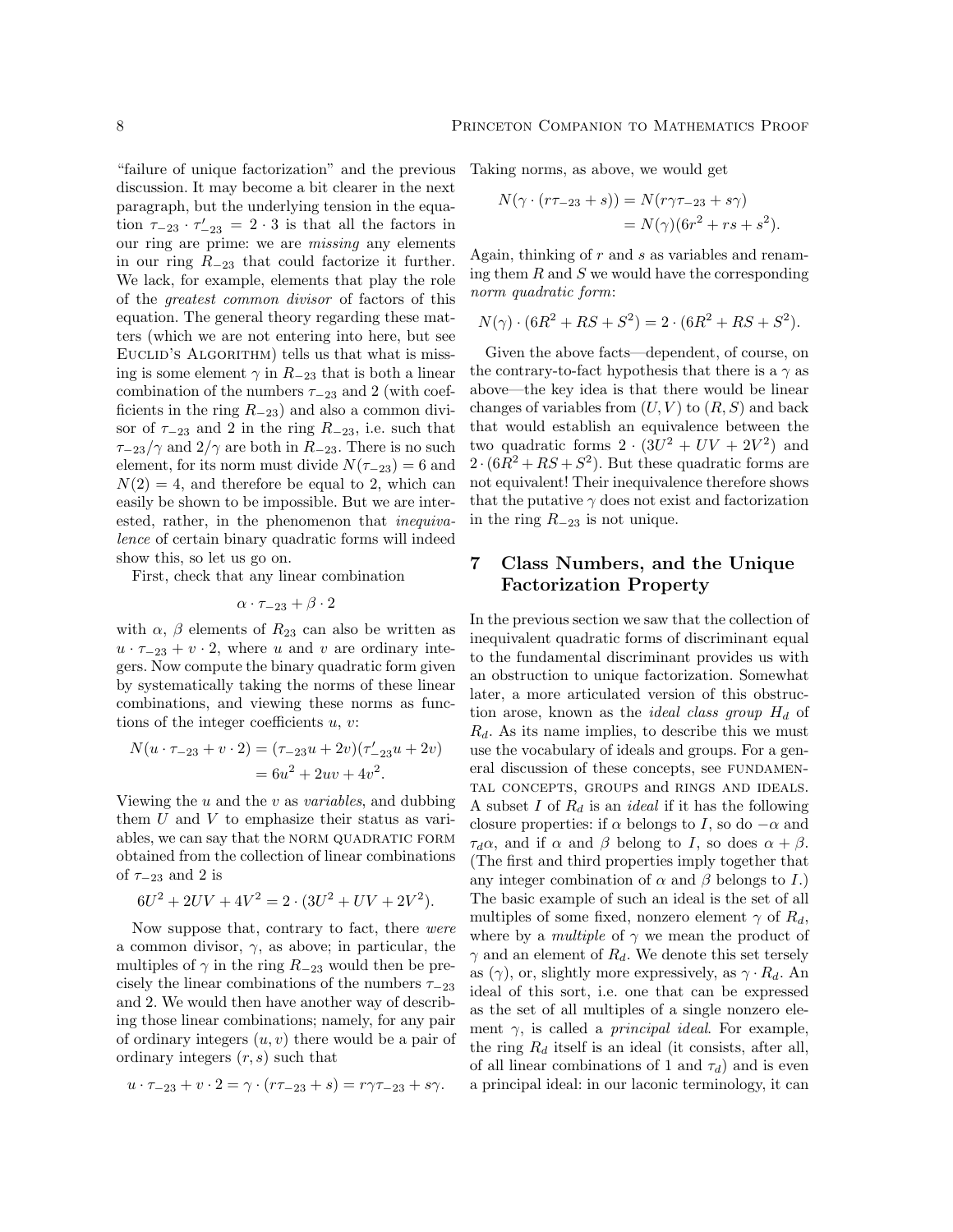be denoted  $(1) = 1 \cdot R_d = R_d$ . Strictly speaking, the singleton {0} is also an ideal, but the ones that will interest us are the nonzero ideals.

As a direct counterpart to the obstruction principle involving binary quadratic forms that was described in the previous section, we have the following obstruction principle involving ideals.

## The unique factorization principle is valid in  $R_d$  if and only if every ideal in  $R_d$  is principal.

Reflecting on this, you can get a sense of why the word ideal might have been chosen. Every principal ideal in  $R_d$  is of the form  $\gamma \cdot R_d$  for some number  $\gamma$  in  $R_d$  (which is uniquely determined apart from multiplication by units), but sometimes there are more general ideals. These arise if you ever have two elements of  $R_d$  (think of  $\tau_{-23}$  and 2, as in the previous section) such that the set of all their integer combinations cannot be expressed as the set of multiples of some fixed number  $\gamma$  in  $R_d$ . This phenomenon is a sign that we may be missing numbers in  $R_d$  that provide fine enough factorizations to make the arithmetic in  $R_d$  as smooth going as one might hope for. Just as a principal ideal  $\gamma \cdot R_d$  corresponds to the number  $\gamma$ , ideals of this more general kind (think of the set of all integer combinations of  $\tau_{-23}$  and 2) can be thought of as corresponding to "ideal numbers" that should, "by rights," be present in our ring, but happen not to be.

Once we think of ideals as standing for ideal numbers it makes some sense to try to multiply them: if I, J are two ideals in  $R_d$ , we let  $I \cdot J$  denote the set of all finite sums of products  $\alpha \cdot \beta$  where  $\alpha$  is in I and  $\beta$  is in J. The product of two principal ideals  $(\gamma_1) \cdot (\gamma_2)$  is the principal ideal  $(\gamma_1 \cdot \gamma_2)$  so, just as one would hope, multiplication of principal ideals corresponds to multiplication of the corresponding numbers. Multiplication of any ideal  $I$  by the ideal (1) leaves I unchanged:  $(1) \cdot I = I$ ; we therefore refer to the ideal (1) as the unit ideal. With this new notion of multiplication of ideals we can now give the general definition of what it means for a prime number  $p$  to split or to remain prime in a ring  $R_d$ —the definition we promised in Section 4.

The idea behind the definition is to use multiplication of ideals rather than of numbers. So if we are thinking about a prime  $p$ , the first thing we do is turn our attention to the principal ideal  $(p)$  in  $R_d$ . If this can be factorized as a product of two different ideals (not necessarily principal ideals, this is the whole point) in  $R_d$ , and if neither of these is the unit ideal  $(1) = R_d$ , then we say that p splits in  $R_d$ . If, on the other hand, no factorization of the ideal  $(p)$  can be made without one of the factors being the ideal  $(1) = R_d$ , then we say that p remains prime in  $R_d$ . There is also a third important definition: if the principal ideal  $(p)$  can be expressed as the square of another ideal  $I$ , then we say that p ramifies in  $R_d$ . Continuing with the momentum of this definition, we may say that an ideal  $P$  is a *prime ideal* if  $P$  cannot be "factorized" as the product of two ideals neither of which is the unit ideal. This definition makes sense whether or not  $P$  is principal, so we are subtly shifting our attention from the multiplicative arithmetic of the numbers in  $R_d$  to the ideals.

By definition, two ideals are in the same *ideal* class if when you multiply each by an appropriate principal ideal you get the same ideal as a result. This is a natural EQUIVALENCE RELATION on ideals. It is also one that respects products, meaning that if  $I$  and  $J$  are two ideals, then the ideal class of their product  $I \cdot J$  depends only on the ideal classes of  $I$  and  $J$ . (In other words, if  $I'$  is in the same ideal class as  $I$  and  $J'$  is in the same ideal class as  $J'$ , then  $I' \cdot J'$  is in the same ideal class as  $I \cdot J$ .) We can therefore say what we mean by multiplication of ideal classes: to multiply two classes, pick an ideal from each, multiply those, and take the ideal class of the resulting product. The set  $H_d$  of ideal classes of  $R_d$ , given this operation of multiplication, forms an Abelian group, in the sense that the multiplication law whose definition we have just defined is associative and commutative, and there are inverses. The identity element is the principal ideal  $R_d$  itself. This group  $H_d$ , known as the ideal class group, directly measures the extent to which the ideals of the ring  $R_d$  are principal: roughly speaking it is what you get if you take the multiplicative structure of all ideals and "divide out" by the principal ones.

As was mentioned in Section 6, there is a close connection between ideal classes and binary quadratic forms. To begin to see this, take an ideal I of  $R_d$  and write it as the set of all integer combinations of two elements  $\alpha$ ,  $\beta$  of  $R_d$ . Then consider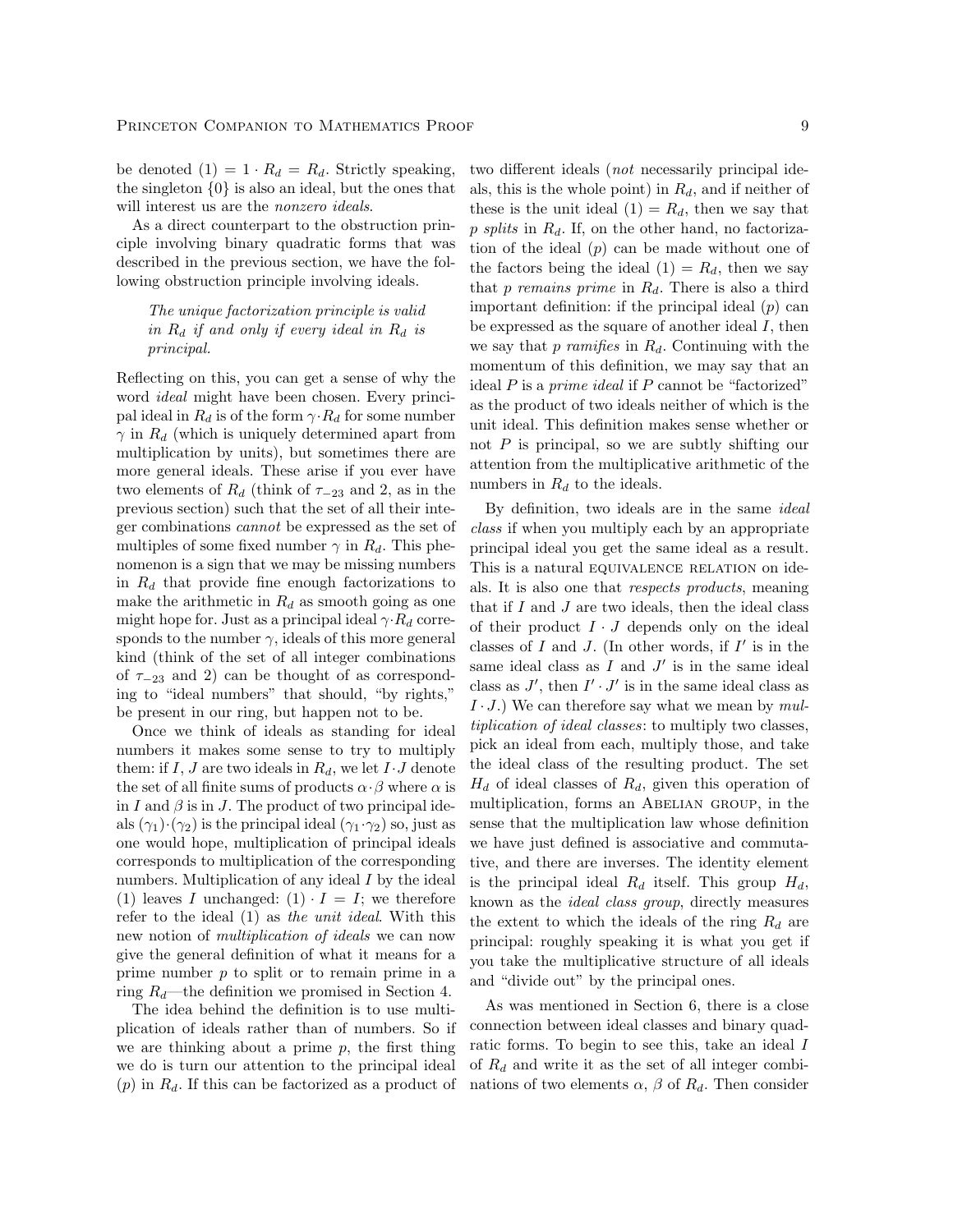the norm function on the elements of  $I$ , that is,

$$
N(x\alpha + y\beta) = (x\alpha + y\beta)(x\alpha' + y\beta')
$$
  
=  $\alpha\alpha'x^2 + (\alpha\beta' + \alpha'\beta)xy + \beta\beta'y^2$ .

This is a binary quadratic form in the variable coefficients  $x$  and  $y$ . If you start with a different choice of  $\alpha$ ,  $\beta$  that generate I you get a different form, but the two forms are scalar multiples of two forms with discriminant  $D$  that are equivalent to one another. Even better, the equivalence class of these forms depends only on the ideal class of I.

It can be shown that there are only a finite number of distinct ideal classes of  $R_d$ ; that is, the ideal class group  $H_d$  is finite. The number of its elements is denoted  $h_d$  and called the *class number* of  $R_d$ . So, the obstruction to unique factorization of  $R_d$  is given by the nontriviality of the group  $H_d$ ; equivalently, unique factorization holds for  $R_d$  if and only if its class number is 1. But whether or not  $H_d$  is trivial, its detailed group-theoretic structure is profoundly related to the arithmetic of  $R_d$ .

The class number enters into the generalizations of formulas  $(1.5)$  and  $(2.5)$  of Section 1; that is, the analytic formulas we alluded to in that section. These formulas represent just the beginning of one of the ongoing chapters of our subject, and form a bridge between the world of discrete arithmetical issues and that of calculus, infinite series, volumes of spaces, all of which can be attacked by the methods of complex analysis (SEE FUNDAMENtal concepts, holomorphic functions). Here is a sample of them.

(1) If  $d > 0$  is a square-free integer and D is either  $d$  or 4d according to whether  $d$  is congruent to 1 modulo 4 or not, then

$$
h_d \cdot \frac{\log \varepsilon_d}{\sqrt{D}} = \sum_{n \geqslant 0} \pm \frac{1}{n},
$$

where the integers  $n$  run through those that are relatively prime to D and the signs  $\pm$  are chosen in a way that depends only on the residue class of n modulo D.

(2) If  $d < 0$  we have a somewhat simpler formula: there is no fundamental unit  $\varepsilon_d$  in  $R_d$  to contend with, but when  $d = -1$  or  $-3$ , there are more roots of unity than merely  $\pm 1$ . If  $w_d$ denotes the number of roots of unity in  $R_d$ , then  $w_{-1} = 4$ ,  $w_{-3} = 6$  and otherwise  $w_d = 2$ ,

and then one has a formula of the following type:

$$
\frac{h_d}{w_d\sqrt{D}} = \sum_{n\geqslant 0} \pm \frac{1}{n}.
$$

As d tends to  $-\infty$  the class number  $h_d$  tends to infinity.

We have effective lower bounds for the growth of  $h_d$ but these lower bounds are probably still far from the actual growth (cf. Goldfeld 1985). The effective lower bounds that are known are exceedingly weak. They follow, however, from beautiful work of Goldfeld, and Gross and Zagier: for every real number  $r < 1$  there is a computable constant  $C(r)$ such that  $h_d > C(r) \log |D|^r$ . Here is a sample:

$$
h_d > \frac{1}{55} \prod_{p|D} \left( 1 - \frac{2\sqrt{p}}{p+1} \right) \cdot \log|D|
$$

if  $(D, 5077) = 1$ .

It is a striking lacuna in our theory that, even today, nobody knows how to prove that there are infinitely many values of  $d > 0$  for which  $R_d$  enjoys the unique factorization property particularly since we expect that more than threequarters of them do! Our expectations are even more precise than that, thanks to Henri Cohen and Hendrik Lenstra, who make use of certain probabilistic expectations (now known as the Cohen– Lenstra heuristics) to conjecture that the density of positive fundamental discriminants of class number 1 among all positive fundamental discriminants is  $0.75446\dots$ .

# **8 The Elliptic Modular Function and the Unique Factorization Property**

A different obstruction to unique factorization in  $R_d$  is available when d is negative. Now  $R_d$  may be thought of as a lattice in the complex plane (see Figure 1.4), which makes a wonderful tool available for us: the classical elliptic modular function of Klein,

$$
j(z) = e^{-2\pi i z} + 744 + 1986884 e^{2\pi i z}
$$
  
+ 21493760 e<sup>4\pi i z</sup> + 864299970 e<sup>6\pi i z</sup> + ... (8.1)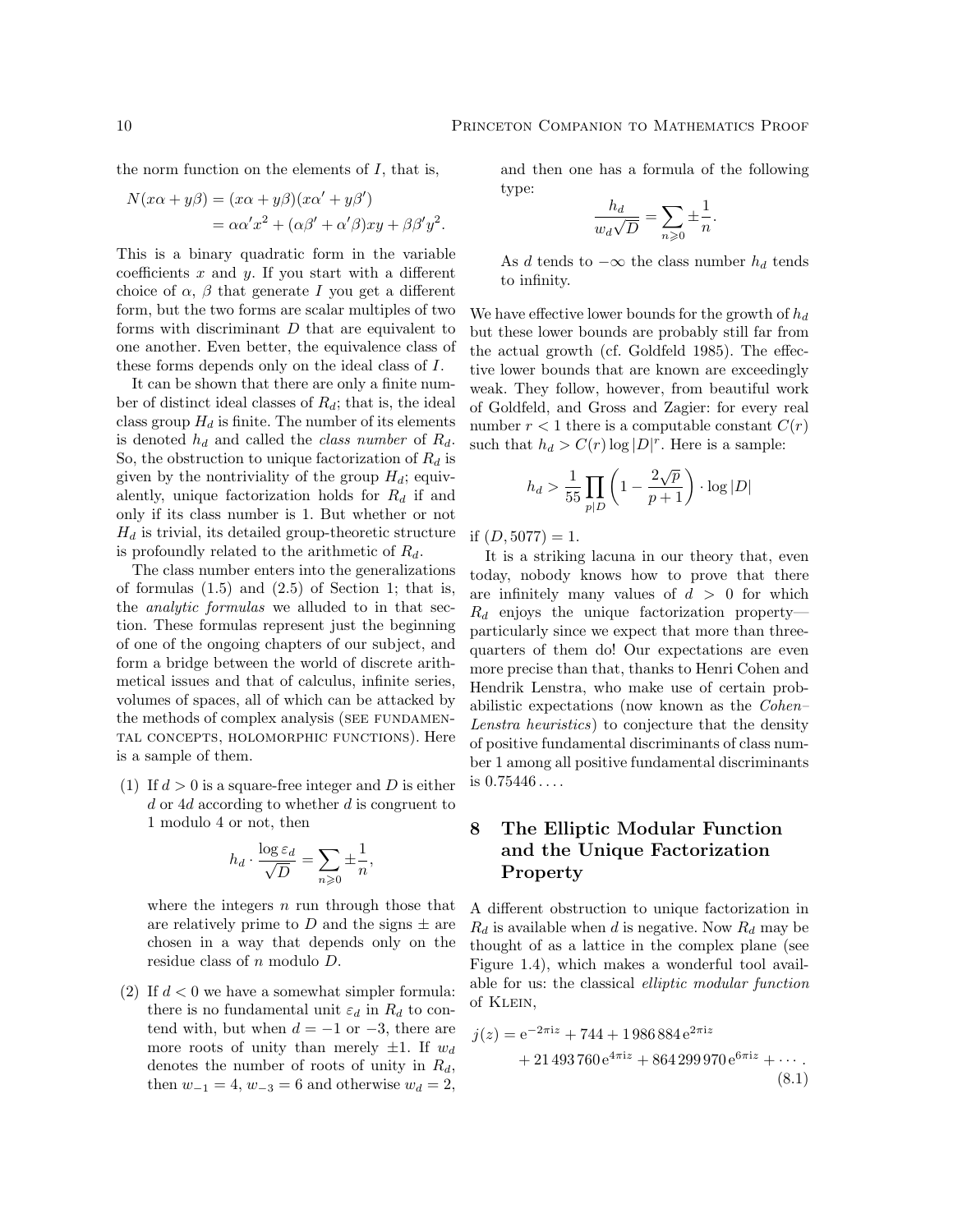This function, also colloquially referred to as the "j-function," converges for complex numbers  $z =$  $x + iy$  with  $y > 0$ . If  $z = x + iy$  and  $z' = x' + iy'$ are two such complex numbers, then  $j(z) = j(z')$  if and only if the lattice generated by z and 1 in the complex plane is the same as the lattice generated by z' and 1 (or, equivalently,  $z' = (az+b)/(cz+d)$ , where  $a, b, c, d$  are ordinary integers such that  $ad-bc = 1$ ). We can paraphrase this by saying that the value  $i(z)$  depends only on, and characterizes, the lattice generated by z and 1.

It turns out (by a theorem of Schneider) that if an algebraic number  $\alpha = x + iy$  with  $y > 0$  has the property that  $j(\alpha)$  is also algebraic, then  $\alpha$  is a (complex) quadratic irrationality; and the converse is also true. In particular, since  $\alpha = \tau_d$  is such a complex quadratic irrationality when  $d$  is negative, we have that the value,  $j(\tau_d)$ , of the j-function on  $\tau_d$  is an algebraic number—in fact, an algebraic integer. This will be of some importance for our story. First, since the ring  $R_d$  as situated in the complex plane is simply the lattice generated by  $\tau_d$  and 1, it follows from the previous paragraph that this value  $j(\tau_d)$  will be the same if we replace  $\tau_d$  by any element  $\alpha$  of  $R_d$ , as long as the lattice generated by  $\alpha$  and 1 is the entire ring  $R_d$ . More importantly,  $j(\tau_d)$  is an algebraic integer of degree roughly comparable with the class number of  $R_d$ . In particular, it is an ordinary integer if and only if the ring  $R_d$  has the unique factorization property. (This result is one of the great applications of a classical theory known as complex multiplication.) In brief, here is yet another answer to the question of when the unique factorization principle holds for  $R_d$  when d is negative: if  $j(\tau_d)$  is an ordinary integer, the answer is yes; otherwise it is no.

The search for the full list of negative values of d for which  $R_d$  has the unique factorization property makes a marvelous tale: there are precisely nine values of d for which it occurs (see below), but for over two decades number theorists, while knowing these nine, could prove only that there were no more than ten. The history of how the nonexistence of a possible tenth value of d was established, and reestablished, is one of the thrilling chapters in our subject. K. Heegner, in an article published in 1934, provided what he claimed was a proof of the nonexistence of the possible tenth value of d. However, Heegner's proof was framed in somewhat unfamiliar language and was not understood by the mathematicians of the time. His paper and his purported proof were largely forgotten until the late 1960s, when the nonexistence of the tenth field was established (to the mathematical community's satisfaction) by Stark (1967) and independently, via a different method, by Baker (1971). It was only then that mathematicians took a second and closer look at Heegner's original article and discovered that he had indeed proven exactly what he claimed. Moreover, his proof offered an elegant direct conceptual road to an understanding of the underlying issue.

Here are the nine values of d:

 $d = -1, -2, -3, -7, -11, -19, -43, -67, -163.$ 

And here are the corresponding nine values of  $j(\tau_d)$ :

$$
j(\tau_d) = 2^6 3^3, 2^6 5^3, 0, -3^3 5^3, -2^{15}, -2^{15} 3^3, -2^{18} 3^3 5^3, -2^{15} 3^3 5^3 11^3, -2^{18} 3^3 5^3 23^3 29^3.
$$

As Stark once pointed out, if, for some of these values of d, you simply "plug"  $\tau_d$  into the power series expansion for  $j$ , you get rather surprising formulas. For example, when  $d = -163$ , then

$$
e^{-2\pi i \tau_d} = -e^{\pi\sqrt{163}}
$$

is the first term of the power series for  $j(\tau_{-163})$  (see formula (8.1)). Since  $j(\tau_{-163}) = -2^{18}3^35^323^329^3$ and since all the terms  $e^{2\pi n \tau_d}$   $(n > 0)$  that appear in the power series for the  $j$ -function are relatively small, we find that  $e^{\pi\sqrt{163}}$  is incredibly close to an integer. Indeed, it is  $2^{18}3^35^323^329^3 + 744 + \cdots$ , which works out as  $262537412640768744 - \epsilon$ , where the error term  $\epsilon$  is less than  $7.5 \times 10^{-13}$ .

# **9 Representations of Prime Numbers by Binary Quadratic Forms**

It happens more often than you might at first expect that difficult and/or somewhat artificial problems about ordinary integers can be translated into natural and tractable problems about larger rings of algebraic integers. My favorite elementary example of this type is the theorem due to Fermat that if a prime number  $p$  may be expressed as a sum of two squares,  $p = a^2 + b^2$  with  $0 < a \leq b$ , then it has only one such expression. (For example,  $1^2+10^2$  is the only way of expressing the prime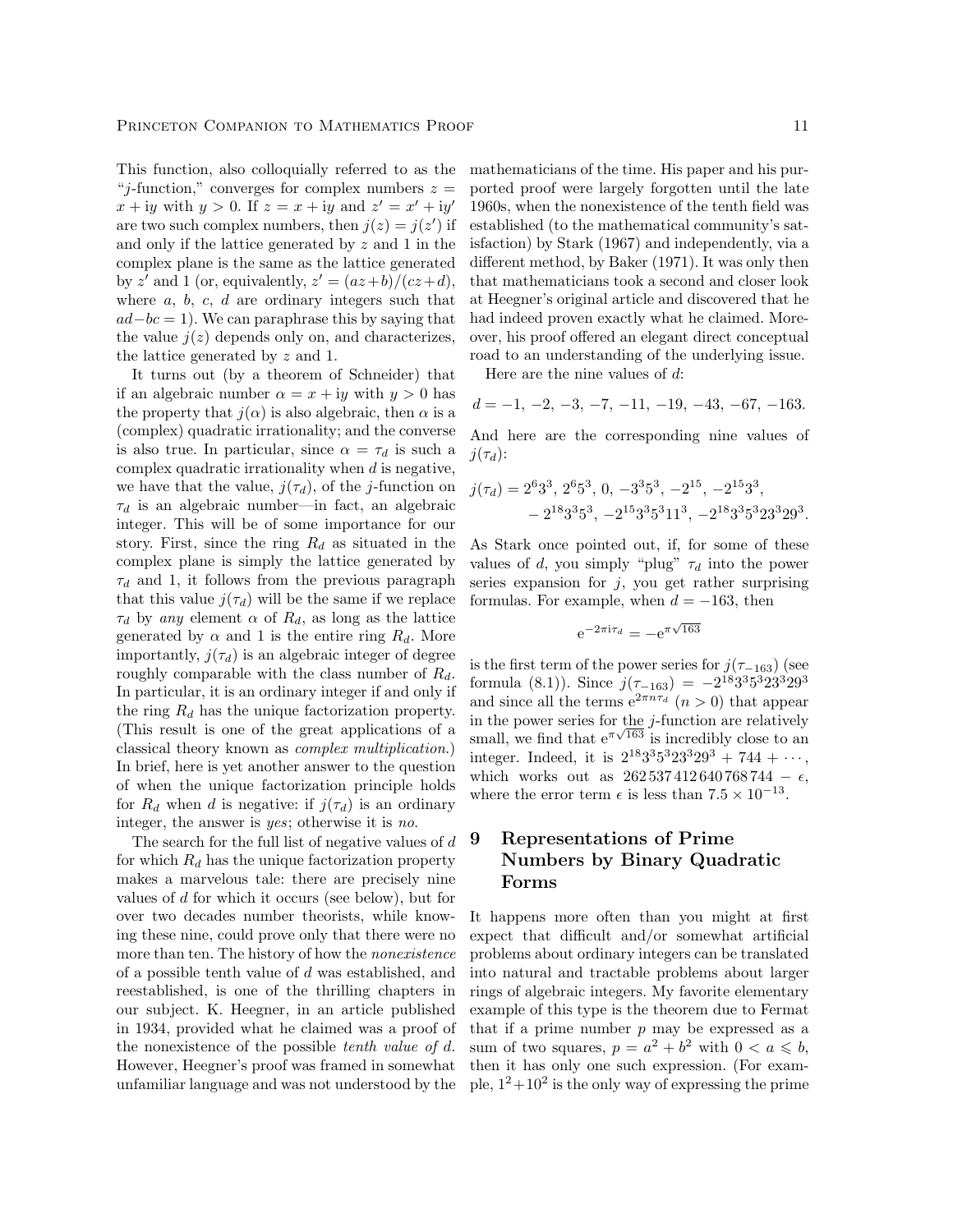number 101 as the sum of two squares.) Moreover, a prime number  $p$  can be expressed as a sum of two squares if and only if  $p = 2$  or p is of the form  $4k+1$ . (The "only if" part of this is easy to see: since any square is congruent either to 0 or 1 mod 4, an odd integer that is a sum of two squares is necessarily congruent to 1 mod 4.) These statements about ordinary integers can be translated into basic statements about the ring of Gaussian integers. For if we write  $a^2 + b^2 = (a + ib)(a - ib)$ , with  $i = \sqrt{-1}$ , then we can view  $a^2 + b^2$  as the norm of the (conjugate) elements  $a \pm ib$  in the ring of Gaussian integers. So, if  $p$  is a prime number that admits an expression as a sum of squares,  $p = a^2 + b^2$ , it follows that each of the elements  $a \pm ib$  has norm a prime integer. It is easy to deduce that  $p$  is itself a prime in the ring of Gaussian integers. Indeed, any factorization of  $a \pm ib$  into a product of two Gaussian integers would have the property that the norms of the factors are ordinary integers which multiply out to be the prime  $p$ , and this severely limits their possibilities: one of them has to be a unit.

In other words, whenever  $p = a^2 + b^2$ , then

$$
p = (a + ib)(a - ib)
$$

is a factorization of the ordinary integer prime  $p$ into a product of two Gaussian integer primes. The uniqueness part of Fermat's theorem then follows from (in fact, it is readily seen to be equivalent to) the unique factorization property of the ring  $R_{-1}$ of Gaussian integers. That any prime number  $p$  of the form  $4k + 1$  admits such an expression as a sum of two squares follows from the *splitting law* for primes p in the ring of Gaussian integers: an odd prime number  $p$  is a norm, and hence splits into the product of two distinct primes, in the ring of Gaussian integers if and only if  $p$  is congruent to 1 mod 4. This result is just the beginning of an immense chapter of arithmetic.

# **10 Splitting Laws and the Race Between Residues and Nonresidues**

The simple splitting law for ordinary prime integers p in the ring of Gaussian integers—that p splits if  $p \equiv 1 \mod 4$  and not if  $p \equiv -1 \mod 4$ —invites us to ask how often each of these cases occurs (see Figure 1.4). Dirichlet proved a famous theorem that



Figure 1.4. The higher of the two graphs in the figure represents the number of primes less than  $X$  that remain prime in the ring of Gaussian integers, and the lower represents the number of primes less than X that split in the ring of Gaussian integers. The third graph hovering around the x-axis represents the difference between the two numbers. We thank William Stein for this data.

says that there are infinitely many primes in the arithmetic progression  $c, m + c, 2m + c, \ldots$  if the integers  $m$  and  $c$  are relatively prime. A more precise version of his result gives a clear asymptotic answer to the question we have just asked: as  $x$ goes to infinity, the ratio of the number of primes less than x that split to the number that do not tends to 1.

For fun, one might ask a fussier question: which type of prime less than  $x$  is actually in greater abundance, the nonsplit primes or the split ones (see Figure 1.4)? To put some perspective on this, let us widen our query: for  $q$  equal to either 4 or to an odd prime, let  $A(x)$  be the number of primes  $\ell \leq x$  that are quadratic residues modulo q and let  $B(x)$  be the number of primes  $\ell$  $x$  that are quadratic nonresidues modulo  $q$ . Let  $D(x) := A(x) - B(x)$  be the difference; what does  $D(x)$  look like?

For an absorbing account of the history and status of this problem, see the article "Prime Races" Editor's note by Andrew Granville and Greg Martin in Amer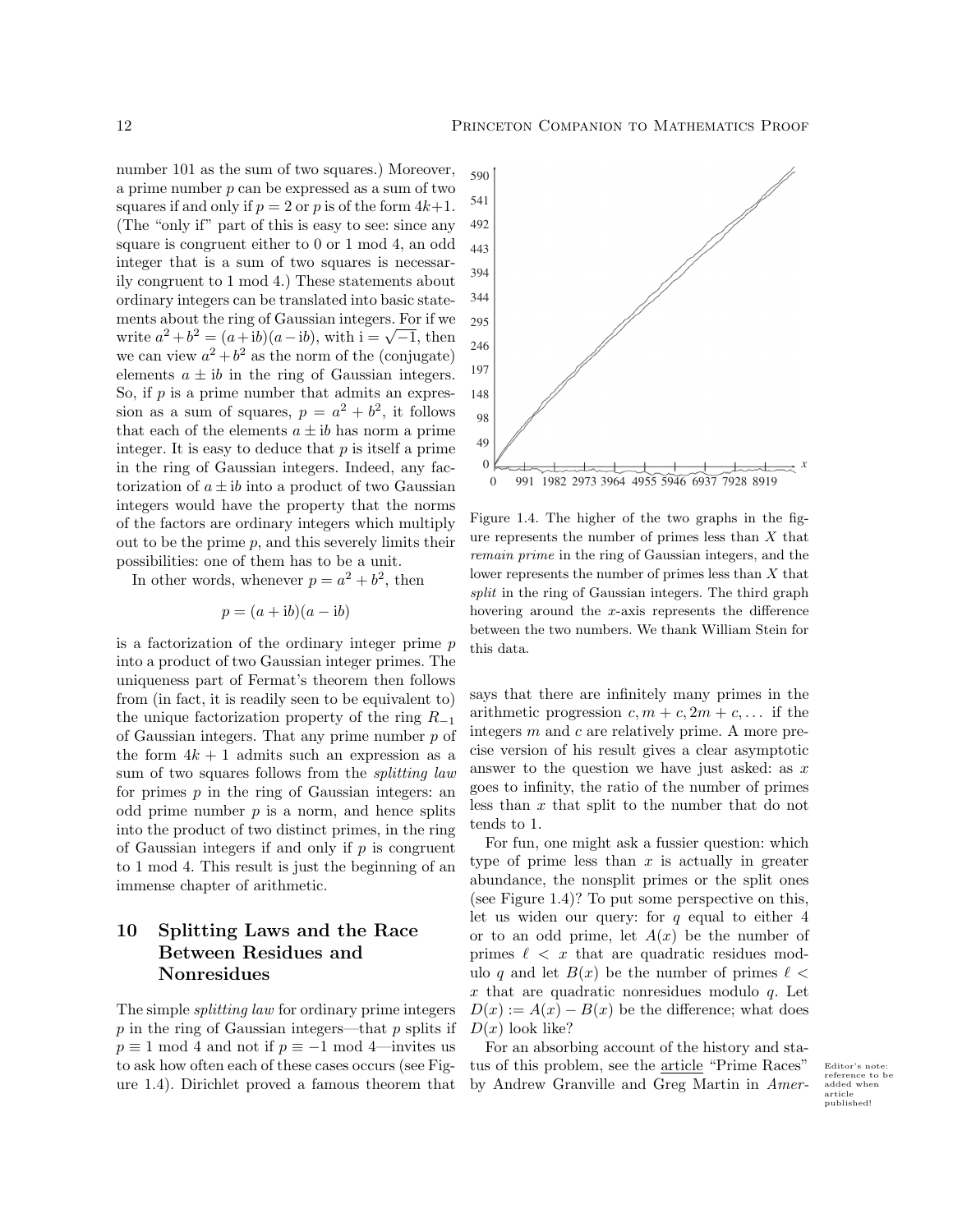ican Mathematical Monthly.

# **11 Algebraic Numbers and Algebraic Integers**

Now that we have seen the algebraic integers  $j(\tau_d)$ for negative values of  $d$ , and have touched on trigonometric sums, we have a few hints that, as with ordinary integers, the deep structure of these rings of quadratic integers may be better understood within a larger context of algebraic numbers. So now let us deal with algebraic numbers in full generality.

By a *monic* polynomial, we mean a polynomial of the form

$$
P(X) = X^n + a_1 X^{n-1} + \dots + a_{n-1} X + a_n,
$$

i.e. a polynomial of degree  $n$  such that the coefficient of  $X^n$  is 1. In general, the other coefficients are just assumed to be complex numbers. If  $P(X) = X^n + a_1 X^{n-1} + \cdots + a_{n-1} X + a_n$  is such a polynomial, and if  $\Theta$  is a complex number such that  $P(\Theta) = 0$ , or, equivalently, if  $\Theta$  satisfies the polynomial equation

$$
\Theta^n + a_1 \Theta^{n-1} + \dots + a_{n-1} \Theta + a_n = 0,
$$

we say that  $\Theta$  is a *root* of the polynomial  $P(X)$ . The FUNDAMENTAL THEOREM OF ALGEBRA, initially proved by Gauss, guarantees that any such polynomial of degree  $n$  factors into a product of  $n$ linear polynomials. That is,

$$
P(X) = (X - \Theta_1)(X - \Theta_2) \cdots (X - \Theta_n)
$$

for some complex numbers  $\Theta_1, \Theta_2, \ldots, \Theta_n$  that are in fact precisely the roots of the polynomial  $P(X)$ .

If  $\Theta$  is a root of such a polynomial  $P(X) =$  $X^n + a_1X^{n-1} + \cdots + a_{n-1}X + a_n$  and if in addition the coefficients  $a_i$  are rational numbers, then  $\Theta$  is called an algebraic number. If the coefficients are not just rational but are in fact integers, then  $\Theta$ is called an algebraic integer. So, for example, the square root of any rational number is an algebraic number and the square root of any "ordinary" integer is an algebraic integer. The same holds true for nth roots of ordinary integers, or of algebraic integers, for any natural number  $n$ . For an example of a different sort, we have already mentioned the theorem that the values of the  $i$ -function on complex quadratic irrational integers are algebraic integers.

For a (random) particular case of that theorem, the complex number  $j(\tau_{-23})$  is a root of the monic polynomial

$$
X^3 + 3\,491\,750X^2 - 5\,151\,296\,875X
$$
  
+ 12\,771\,880\,859\,375.

An exercise: show that any algebraic number can be expressed as an algebraic integer divided by an ordinary integer.

## **12 Presentation of Algebraic Numbers**

In dealing with any mathematical concept, we confront, in one way or another, the dual problem of the various forms in which it comes to us when it arises in our work, and the various ways we can present it so as to deal with it effectively. We have already seen a bit of this at the outset of this article, in our discussion of quadratic surds, and we will continue to see it in our treatment of them below, where the various modes in which quadratic surds can be presented—as *radicals*, as *eventually* recurrent continued fractions, or as trigonometric sums—come together, all contributing to their unified theory.

This issue of presentation is all the more of a problem with algebraic numbers in general, which may come to us in a multitude of ways. For example, they can arise as the coordinates of points on specific algebraic varieties whose defining equations may not be easily available, or as special values of functions like the  $i$ -function. It is natural, then, to look for some uniform way of presenting algebraic numbers, and the history of the subject shows how much effort has been devoted to such a search. For example, consider the focus on iterated radical expressions, as in the famous formula for the solution to the general cubic equation  $X^3 = bX + c$  given by

$$
X = \left(\frac{c}{2} + \sqrt{\frac{c^2}{2} - \frac{b^3}{27}}\right)^{1/3} + \left(\frac{c}{2} - \sqrt{\frac{c^2}{2} - \frac{b^3}{27}}\right)^{1/3},\tag{12.1}
$$

or the corresponding general solution to the fourthdegree equation. These were major achievements of sixteenth century Italian algebra, and they culminated in the proof that the general fifth-degree algebraic number could not be so expressed, which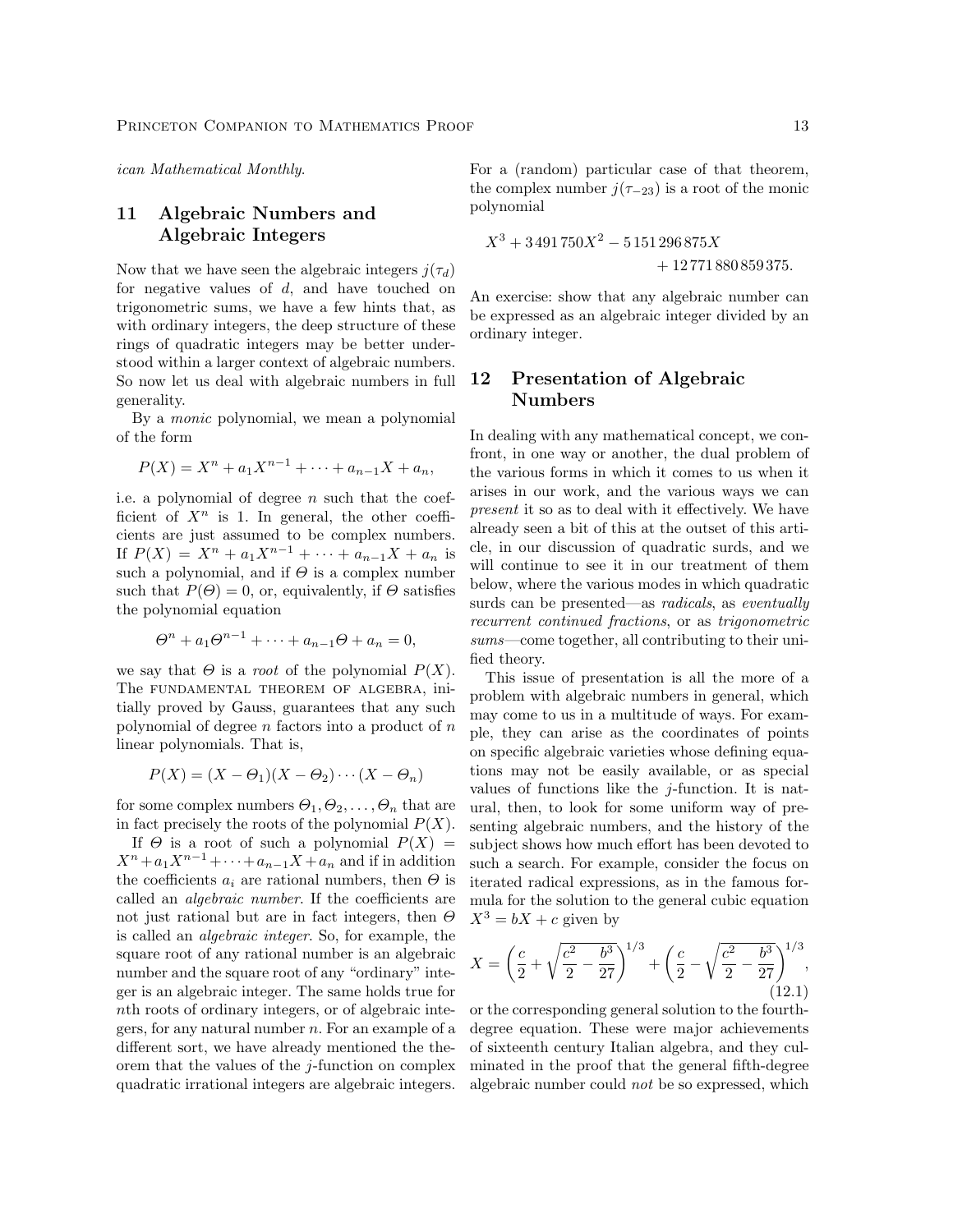was a major achievement of the early nineteenth century (see insolubility of the quintic). The challenge to give some analytic expression for such fifth-degree algebraic numbers was the source of a classic book by Klein, The Icosahedron, written in the late nineteenth century. Kronecker wrote that it was the "dream of his youth" (his Jugendtraum) to establish a uniform mode of presentation for a class of algebraic numbers that interested him, by expressing them as values of certain analytic functions.

## **13 Roots of Unity**

A central role in the theory of algebraic numbers is played by the roots of unity, that is, the n complex solutions of the equation  $X^n = 1$ , or equivalently the *n* roots of the polynomial  $X<sup>n</sup> - 1$ . If we let  $\zeta_n = e^{2\pi i/n}$ , then these roots are precisely  $\zeta_n$  and its powers, so in particular they are algebraic integers. They give us the factorization

$$
X^{n} - 1 = (X - 1)(X - \zeta_{n})(X - \zeta_{n}^{2}) \cdots (X - \zeta_{n}^{n-1}).
$$

Now the powers of  $\zeta_n$  form the vertices of a regular n-gon in the complex plane, centered at the origin. This has the following consequence, noticed by Gauss in his youth. It can be shown that compass and straightedge constructions allow us, in effect, to extract square roots, so whenever  $\zeta_n$  can be given as an expression built out of just square roots and the usual arithmetical operations, we have, implicitly, a ruler-and-compass construction of the regular n-gon, and conversely.

To get some idea of why square roots are so closely connected with these constructions, consider this. If we have given ourselves a *unit mea*sure, which we can view as the distance between the numbers 0 and 1 in the (complex) plane, and if we have already constructed, by whatever device, a specific point,  $x$  say, between 0 and 1 on the horizontal axis of the plane, we can first "construct"  $x/2$  by straightedge and compass, and then go on to form a right-angled triangle with hypotenuse of length  $1 + x/2$  and one of its other sides of length  $1 - x/2$  (again using a straightedge and compass). Pythagoras's theorem gives us that the third side of that triangle is of length  $\sqrt{x}$ . If one follows this line of thought (but adapts it to deal with complex quantities as well as the real number  $x$  as in the example we have just discussed), then one can see that the equations

$$
\zeta_3 = \frac{1}{2}(1 + i\sqrt{3}), \qquad \zeta_4 = \sqrt{i},
$$
  

$$
\zeta_5 = \frac{1}{4}(\sqrt{5} - 1) + i\frac{1}{8}(\sqrt{5} + \sqrt{5}),
$$
  

$$
\zeta_6 = -\frac{1}{2}(1 + i\sqrt{3})
$$

provide (implicit) constructions of the equilateral triangle, the square, the regular pentagon, and the regular hexagon, respectively. By contrast,  $\zeta_7$ cannot be expressed solely in terms of the arithmetical operations and square roots (it is the root of a quadratic equation with coefficients that are rational expressions in the roots of the irreducible cubic polynomial  $X^3 - \frac{7}{3}X + \frac{7}{27}$ , which already suggests that the regular heptagon might fail to be constructible by the standard classical means—and indeed it does fail without some act of "angle trisection." (In principle, though, the reader can work out an expression for  $\zeta_7$  in terms of square roots and cube roots by means of the information provided in the parenthetical phrase above, together with equation  $(12.1)$ .

Gauss showed that if  $n > 2$  is a prime number then the regular  $n$ -gon is classically constructible if and only if  $n$  is a Fermat prime, that is, a prime number of the form  $2^{2^a} + 1$ . So, for example, the 11-gon and 13-gon are not constructible by classical means, but since  $\zeta_{17}$  is expressible as nested rational expressions of square roots, the 17-gon is, famously, constructible.

So, not all roots of unity can be expressed as iterated rational expressions of square roots. However, this inhospitability is not mutual, since all square roots of integers can be expressed as integer combinations of roots of unity. More mysteriously, the elusive fundamental units  $\varepsilon_d$  (for d positive), for which there is no known formula, are intimately related to a unit  $c_d$  in  $R_d$  which is an explicit rational expression of roots of unity. (See below: it is called a circular unit.) This satisfies the elegant formula

$$
c_d = \varepsilon_d^{h_d},\tag{13.1}
$$

which establishes yet another explicit test of unique factorization: the equality  $c_d = \varepsilon_d$  is a "litmus" requirement for the unique factorization principle to hold in  $R_d$ .

To give the flavor of the formulas involved, let p be an odd prime number and let a be an integer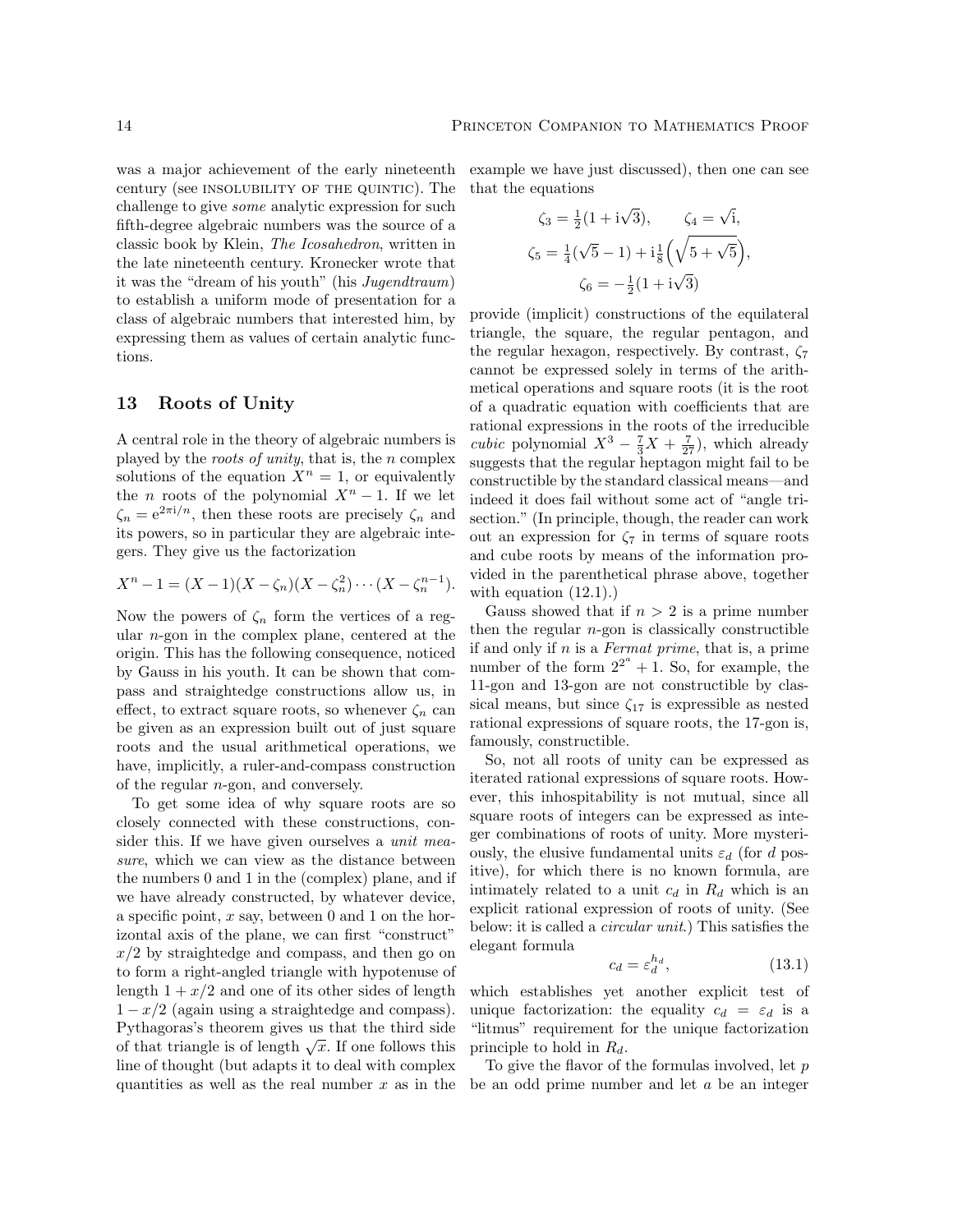not divisible by p. Then define  $\sigma_p(a)$  to be +1 if a is a quadratic residue modulo p, that is, if a is congruent to the square of an integer modulo  $p$ , and −1 if not. The simple trigonometric sums of  $(1.1)$  and  $(2.1)$  generalize to *quadratic Gauss sums*:

$$
\pm i^{(p-1)/2} \sqrt{p} = \zeta_p + \sigma_p(2)\zeta_p^2 + \sigma_p(3)\zeta_p^3 + \cdots + \sigma_p(p-2)\zeta_p^{p-2} + \sigma_p(p-1)\zeta_p^{p-1}.
$$
\n(13.2)

This formula is not too hard to prove, apart from determining which sign is correct in the initial  $\pm$ , but after considerable efforts Gauss managed to work this out too. To see the connection between, say, formula  $(2.1)$  and  $(13.2)$  note that when  $p = 5$ , the left-hand side of (13.2) is  $\sqrt{5}$  and the righthand side is

$$
\zeta_5 + -\zeta_5^2 - \zeta_5^{-2} + \zeta_5^{-1} = 2\cos\frac{2}{5}\pi - 2\cos\frac{4}{5}\pi.
$$

As for the circular unit  $c_p$ , it is defined to be

$$
\prod_{a=1}^{(p-1)/2} (\zeta_p^a - \zeta_p^{-a})^{\sigma_p(a)} = \prod_{a=1}^{(p-1)/2} \sin(\pi a/p)^{\sigma_p(a)},
$$

and this leads to further formulas. For example, and this leads to further formulas. For example,<br>when  $p = 5$ , we have  $\varepsilon_p = \tau_5 = \frac{1}{2}(1 + \sqrt{5})$ , and since  $h_5 = 1$ , formula (1.4) for  $p = 5$  tells us that

$$
\frac{1+\sqrt{5}}{2} = \frac{\zeta_5 - \zeta_5^{-1}}{\zeta_5^2 - \zeta_5^{-2}} = \frac{\sin(\pi/5)}{\sin(2\pi/5)}.
$$

## **14 The Degree of an Algebraic Number**

If  $\Theta$  is an algebraic integer that is also a rational number, then  $\Theta$  is an "ordinary" integer. Here is the proof of this fact. If  $\Theta$  is a rational number, then we may write  $\Theta = C/D$  as a fraction in lowest terms. If  $\Theta$  is also an algebraic integer, then it is the root of a monic polynomial with rational integer coefficients,  $\Theta^{n} + a_1 \Theta^{n-1} + \cdots + a_n$ , so we have an equation

$$
(C/D)^{n} + a_1(C/D)^{n-1} + \cdots + a_{n-1}(C/D) + a_n = 0.
$$

Multiplying through by  $D^n$  we get

$$
C^{n} + a_{1}C^{n-1}D + \cdots + a_{n-1}CD^{n-1} + a_{n}D^{n} = 0,
$$

where all terms are (ordinary) integers, and all but the first one is divisible by D. If  $D > 1$  then it has some prime factor  $p$ , so all terms apart from the first are also divisible by  $p$ . Since the terms add up to zero, it follows that  $p$  divides  $C<sup>n</sup>$ , which implies that  $p$  divides  $C$ , which contradicts the assertion that the fraction  $C/D$  is in its lowest terms. This in turn contradicts the hypothesis that  $\Theta$  can be expressed as a ratio of whole numbers in the first place. As the reader may like to verify, this fact implies the result attributed to Theaetetus above, mplies the result attributed to 1 heaetetus above,<br>that  $\sqrt{A}$  is irrational if and only if A is not a perfect square.

The *degree* of an algebraic number  $\Theta$  is defined to be the smallest degree,  $n$ , of any polynomial relation  $\Theta^n$  +  $a_1 \Theta^{n-1}$  +  $\cdots$  +  $a_{n-1}\Theta$  +  $a_n = 0$  that  $\Theta$  satisfies, where the coefficients  $a_i$ are rational numbers. The corresponding polynomial,  $P(X) = X^n + a_1 X^{n-1} + \cdots + a_{n-1} X + a_n$ is unique, since if there were two of them then their difference would be of smaller degree and would also have  $\Theta$  as a root. (One could make it monic by dividing it through by the leading coefficient.) Let us call  $P(X)$  the minimal polynomial of  $\Theta$ . The minimal polynomial is *irreducible* over the field of rational numbers: that is, it cannot be factored as a product of two polynomials, each of smaller degree and having rational numbers as coefficients. (If it could, then it would not be of minimal degree, since one of its factors would have  $\Theta$  as a root.) The minimal polynomial  $P(X)$  of  $\Theta$  is a factor of any monic polynomial  $G(X)$  with rational coefficients that has  $\Theta$  as root. (The greatest common divisor of  $P$  and  $G$  is another monic polynomial with rational coefficients that has  $\Theta$  as a root, so it cannot be of degree smaller than that of P and it must therefore be  $P$ ). The minimal polynomial  $P(X)$  of  $\Theta$  has distinct roots. (If  $P(X)$  had multiple roots, then a little elementary calculus shows that it would share a nontrivial factor with its derivative,  $P'(X)$ . Since the derivative is of lower degree than  $P(X)$  and again has rational coefficients, the greatest common divisor of  $P$  and  $P'$ would provide a nontrivial factorization of  $P(X)$ , contradicting its irreducibility.)

A fundamental result due to Gauss is that the nth root of unity  $\zeta_n = e^{2\pi i/n}$  is an algebraic integer of degree precisely  $\phi(n)$ , where  $\phi$  is EULER's  $\phi$ function. For example, if  $p$  is prime, the minimal polynomial of  $\zeta_p$  is

$$
\frac{X^p - 1}{X - 1} = X^{p-1} + X^{p-2} + \dots + X + 1,
$$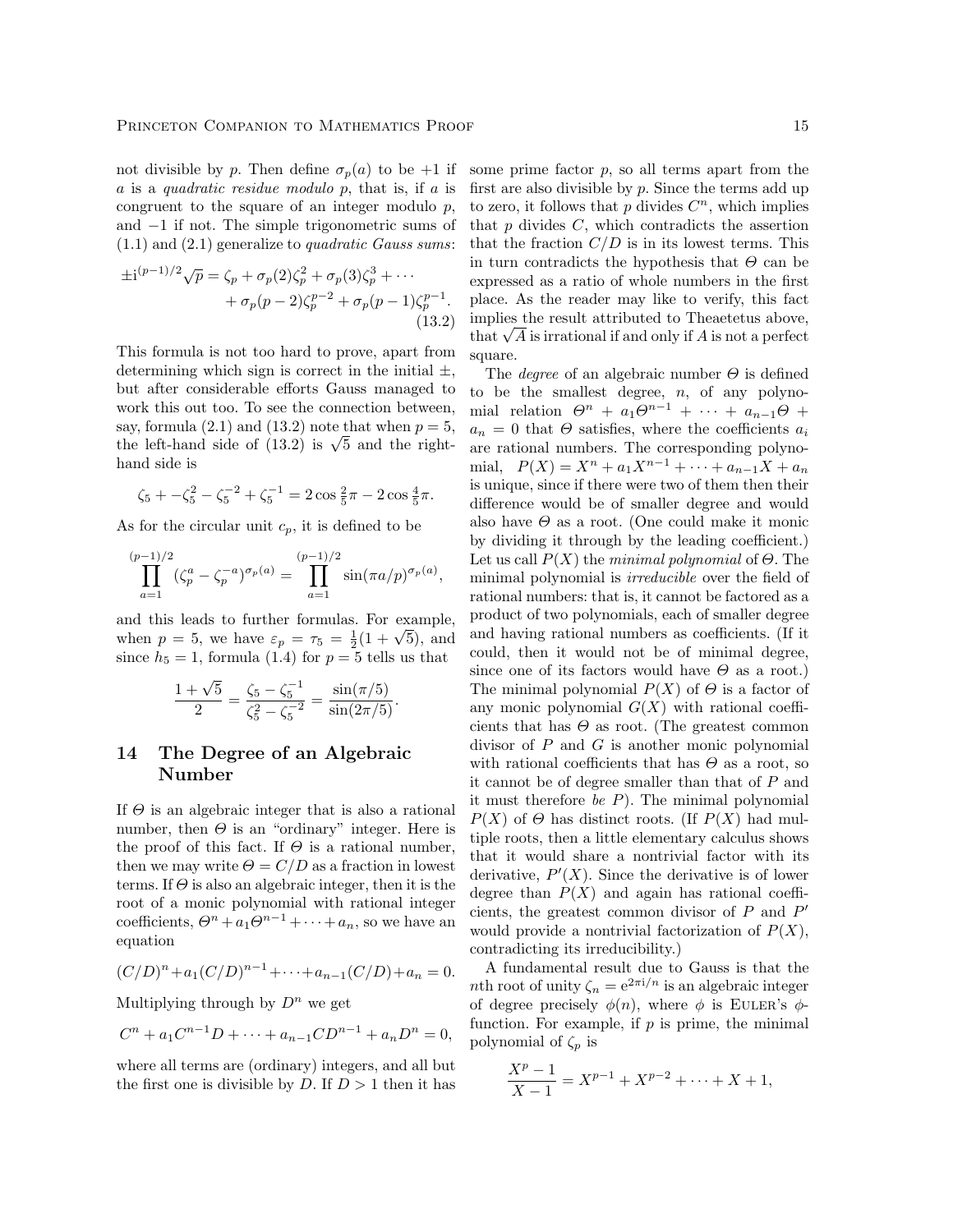which is of degree  $\phi(p) = p - 1$ .

# **15 Algebraic Numbers as Ciphers Determined by their Minimal Polynomials**

We have expressly insisted that our algebraic numbers are complex numbers (of a certain sort). But another possible attitude towards an algebraic number,  $\Theta$ , an attitude at times promoted by Kronecker among others, is to deal with  $\Theta$  as an unknown satisfying only the algebraic relations implied by the fact that it is a root of its (unique monic) minimal polynomial with rational coefficients. For example, if the minimal polynomial of  $\Theta$  is  $P(X) = X^3 - X - 1$ , then, according to this view,  $\Theta$  is just an algebraic symbol that comes with the rule that any occurrence of  $\Theta^3$  may be replaced by  $\Theta + 1$  (rather as the complex number i can be regarded as a symbol with the property that i<sup>2</sup> may be replaced by  $-1$ ). Any root of the minimal polynomial of  $\Theta$  satisfies all the same polynomial relations with rational coefficients that  $\Theta$  satisfies; these roots are called *conjugates* of  $\Theta$ . If  $\Theta$  is an algebraic number of degree n, then  $\Theta$  has n distinct conjugates, all of them again, of course, algebraic numbers.

# **16 A Few Remarks About the Theory of Polynomials**

Central to the theory of polynomials in one variable—and, therefore, particularly to the theory of algebraic numbers—is the general relationship that roots have to coefficients:

$$
\prod_{i=1}^{n} (X - T_i)
$$
  
=  $X^n + \sum_{j=0}^{n-1} (-1)^j A_j (T_1, T_2, ..., T_n) X^{n-j}.$ 

The polynomial  $A_i(T_1, T_2, \ldots, T_n)$  is homogeneous of degree j (this means that every monomial in it has total degree  $j$ ), has integer coefficients, and is symmetric in (i.e. unchanged by any permutation of) the variables  $T_1, T_2, \ldots, T_n$ .

The constant term is the product of the roots:

$$
A_n(T_1,T_2,\ldots,T_n)=T_1\cdot T_2\cdot\cdots\cdot T_n,
$$

which is known as the *norm* form. The coefficient of  $X^{n-1}$  is the sum of the roots:

$$
A_1(T_1, T_2, \ldots, T_n) = T_1 + T_2 + \cdots + T_n,
$$

and this is the trace form.

When  $n = 2$  the norm and trace are all the symmetric polynomials in the list. For  $n = 3$ , beyond the norm and trace we also have the symmetric polynomial of degree two:

$$
A_2(T_1, T_2, T_3)
$$
  
=  $T_1T_2 + T_2T_3 + T_3T_1$   
=  $\frac{1}{2}$  { $(T_1 + T_2 + T_3)^2 - (T_1^2 + T_2^2 + T_3^2)$  }.

It is of major importance to this theory, and more specifically to Galois theory, that the symmetry properties of the conjugate roots are nicely reflected in these symmetric polynomials. In particular, we have the fundamental result that any symmetric polynomial in  $T_1, T_2, \ldots, T_n$  with rational coefficients can be expressed as a polynomial with rational coefficients in the symmetric polynomials  $A_j(T_1, T_2, \ldots, T_n)$ , and similarly with integral coefficients. For example, the equation above shows that  $T_1^2 + T_2^2 + T_3^2$  can be expressed as

$$
A_1(T_1, T_2, T_3)^2 - 2A_2(T_1, T_2, T_3).
$$

# **17 Fields of Algebraic Numbers, Rings of Algebraic Integers**

The inverse of a nonzero algebraic number is again an algebraic number; the sum, difference, and product of two algebraic numbers are algebraic numbers; the sum, difference, and product of two algebraic integers are algebraic integers. The neat proofs of these (latter) facts are a good demonstration of the power of LINEAR ALGEBRA, and in particular of Cramer's rule. This states that any matrix with integer coefficients (and therefore also any linear transformation of a finite-dimensional vector space that preserves an integer lattice) satisfies a monic polynomial identity with integer coefficients.

To see just how useful this remark is for finding polynomial relations, and more specifically for showing that the collection of algebraic numbers and algebraic integers are closed under sums and products, try your hand at showing that  $\sqrt{2} + \sqrt{3}$ 

n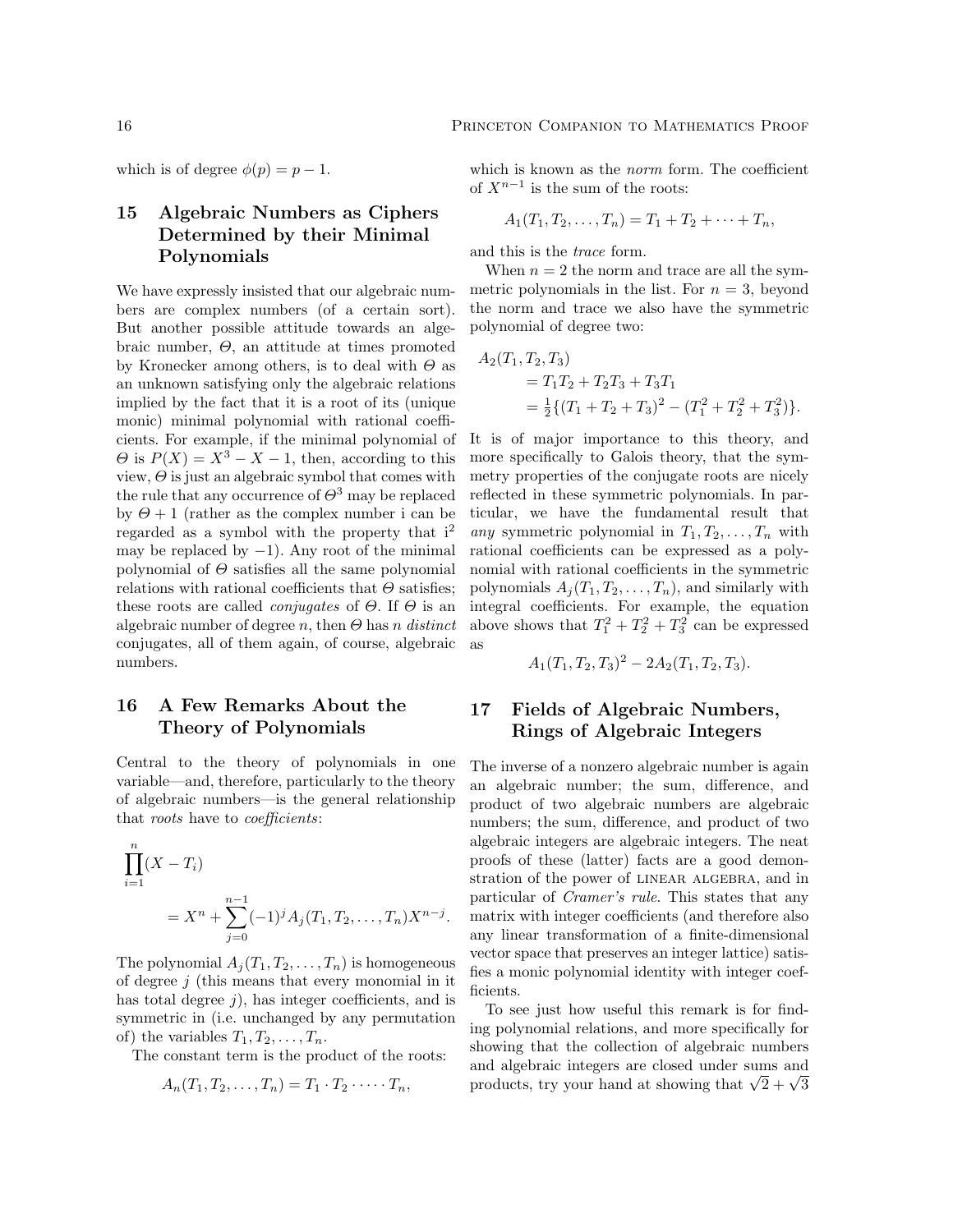is an algebraic integer. One way to do it is to search for the monic fourth-degree polynomial equation that it satisfies. But this is hardly a beautiful calculation! If, however, you are familiar with linear algebra, then a less painful route is to form the four-dimensional vector space over the rational numbers, generated by 1,  $\sqrt{2}$ ,  $\sqrt{3}$ , and  $\sqrt{6}$  (which are linearly independent when the scalars are rational). Multiplication by  $\sqrt{2} + \sqrt{3}$  defines a linear transformation T of this vector space, and one can compute its characteristic polynomial P. The Cayley–Hamilton theorem says that  $P(T) = 0$ , and this translates into the statement that  $\sqrt{2} + \sqrt{3}$  is a root of P.

These "closure properties" we have just discussed lead us to study, in complete generality, fields of algebraic numbers and rings of algebraic integers. A number field is a field that is generated (as a field) by finitely many algebraic numbers. A standard result tells us that any number field K can in fact be generated by a single carefully chosen algebraic number. The degree of this algebraic number equals the *degree* of  $K$ , which is defined to be the dimension of  $K$  when  $K$  is viewed as a vector space over the field Q of rational numbers. One of the main introductory observations of Galois the*ory* is that if K is a number field of degree n, then there are exactly  $n$  distinct ring-homomorphisms ("imbeddings")  $\iota: K \to \mathbb{C}$  from K into the field of complex numbers. (This means that  $\iota$  sends 1 to 1 and respects the addition and multiplication laws within K. That is,  $\iota(x + y) = \iota(x) + \iota(y)$ and  $\iota(x \cdot y) = \iota(x) \cdot \iota(y)$ .) From these imbeddings, we can construct some very useful rational-valued functions on  $K$ . For any element  $x$  in  $K$ , we form the *n* complex numbers  $x_1, x_2, \ldots, x_n$  that are the images of  $x$  under the  $n$  different imbeddings of  $K$ into C. We then let

$$
a_j(x) := A_j(x_1, x_2, \ldots, x_n),
$$

where  $A_i(X_1, X_2, \ldots, X_n)$  is the *j*th symmetric polynomial of Section 14 above. (Because the polynomials  $A_i$  are symmetric, we do not have to worry about the order of the images  $x_1, x_2, \ldots, x_n$  in the above expression.) It is not immediately obvious that the values of  $a_j$  are rational numbers, but there is a theorem that tells us this.

If an algebraic number  $\Theta$  in K generates K (as a field), then the rational numbers  $a_i(\Theta)$  are the coefficients of its minimal polynomial; in general they are the coefficients of a power of its minimal polynomial. The most prominent of these functions are the multiplicative function  $a_n(x) =$  $x_1 \cdot x_2 \cdot \cdots \cdot x_n$ , called the *norm* function, usually denoted  $x \mapsto N_{K/\mathbb{Q}}(x)$ , and the additive function  $a_1(x) = x_1 + x_2 + \cdots + x_n$ , called the *trace* function, usually denoted  $x \mapsto \text{trace}_{K/\mathbb{Q}}(x)$ .

The trace function can be used to define a fundamental symmetric bilinear form on the Q-vector space  $K$ ,

$$
\langle x, y \rangle := \operatorname{trace}_{K/\mathbb{Q}}(x \cdot y),
$$

which turns out to be nondegenerate. This nondegeneracy, together with the fact that if  $x, y$  are both algebraic integers, then  $\langle x, y \rangle$  is an ordinary integer, can be used to show that the ring  $\mathcal{O}(K)$ of all algebraic integers in  $K$  is finitely generated as an additive group. More specifically, there is a basis of algebraic integers in  $K$ , that is, a finite set  $\{\Theta_1, \Theta_2, \dots, \Theta_n\}$ , such that any other algebraic integer in  $K$  can be expressed as an "ordinary" integer combination of the numbers  $\Theta_i$ .

Let us summarize this structure. The number field K is a finite-dimensional vector space over  $\mathbb Q$ and comes equipped with a nondegenerate bilinear symmetric form  $(x, y) \mapsto \langle x, y \rangle$ , and also with a lattice  $\mathcal{O}(K) \subset K$ . Moreover, the restriction of the bilinear form to  $\mathcal{O}(K)$  takes on integral values.

The *discriminant* of K, denoted  $D(K)$ , is defined to be the determinant of the matrix whose *ij*-entry is  $\langle \Theta_i, \Theta_j \rangle$ , for  $\{\Theta_1, \Theta_2, \ldots, \Theta_n\}$  a basis of the lattice  $\mathcal{O}(K)$ ; this determinant does not depend on the basis chosen.

The discriminant represents important information about the number field  $K$ . For one thing, there is a natural generalization to any number field of the notions of splitting and ramification that we discussed for quadratic fields, and the prime divisors  $p$  of  $D(K)$  are precisely those prime numbers that ramify in the field extension  $K$ . By a theorem of Minkowski, the absolute value of the discriminant  $D(K)$  of a number field K of degree n is always greater than

$$
\left(\frac{\pi}{4}\right)^n \cdot \left(\frac{n^n}{n!}\right)^2.
$$

This is greater than 1 unless  $K$  is the field of rational numbers. It follows that any nontrivial extension of the field of rational numbers has some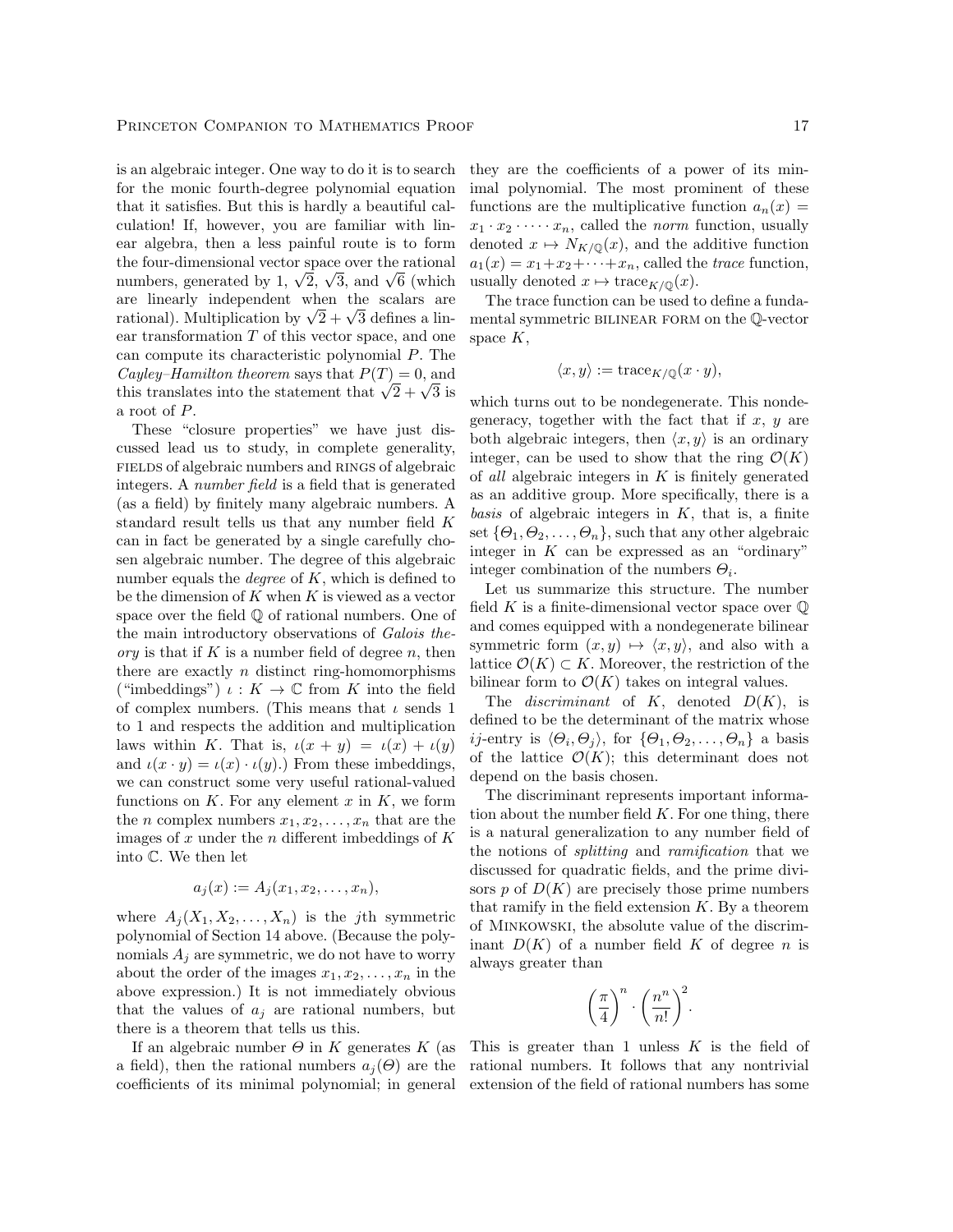prime that ramifies in it, a result that would be very hard to prove without the help of the algebraic structures we have just defined. This integer  $D(K)$  really is quite a discriminating "tag" for our number field  $K$ , for, by a theorem of HERMITE, given any integer  $D$  there are only finitely many different number fields with discriminant equal to D. (Not all integers can be discriminants: as is true for quadratic number fields, the integers D that are discriminants are either divisible by 4 or else congruent to 1 modulo 4.)

# **18 On the Size(s) of the Absolute Values of All Conjugates of an Algebraic Integer**

As we have just seen, the coefficients of the minimal polynomial for an algebraic integer  $\Theta$  are given by the ordinary integers  $a_i(\Theta_1, \Theta_2, \ldots, \Theta_n)$ , where the numbers  $\Theta_i$  are all the conjugates of  $\Theta$ . The sizes of all these coefficients must therefore all be less than some universal number M that depends only on the degree of  $\Theta$  and the largest absolute value of any of its conjugates. As a consequence, given any  $n$  and any positive number  $B$ , there are only finitely many algebraic integers  $\Theta$  of degree less than n such that the absolute values of  $\Theta$  and its conjugates are all less than B. (This is because for any  $n$  and  $M$  there are only finitely many polynomials of degree less than or equal to  $n$  with the absolute values of all their integer coefficients at most  $M$ .) This finiteness result is the key to the following observation, due to Kronecker: if  $\Theta$  is an algebraic number and if the absolute values of  $\Theta$ and of all of its conjugates are equal to 1, then  $\Theta$ is a root of unity. Indeed, all the powers of  $\Theta$  have degree at most that of  $\Theta$ , and they enjoy the same property: their absolute value, and that of all their conjugates, is equal to 1. Consequently, there are only finitely many such algebraic numbers, from which it follows that there must be at least one coincidence of the form  $\Theta^a = \Theta^b$  for different a and b. But this can happen only if  $\Theta$  is a root of unity.

#### **19 Weil Numbers**

To follow this thread for just a bit, let us generalize the hypothesis of Kronecker's observation, and define a *Weil number*<sup>3</sup> of absolute value  $r$  to be a nonzero algebraic integer such that it and all of its conjugates have the same absolute value  $r$ . By the discussion in the previous section there are only finitely many distinct Weil numbers of given degree and absolute value. By Kronecker's theorem, which we have just described, the Weil numbers of absolute value 1 are precisely the roots of unity. Here are further basic facts that you might try to prove. First, the quadratic Weil numbers  $\omega$  are precisely those quadratic algebraic integers such that  $|\text{trace}(\omega)| \leq 2\sqrt{|N(\omega)|} = 2\sqrt{|\omega\omega'|}$ , where  $\omega'$  is the (algebraic) conjugate of  $\omega$ . Second, if  $p$  is prime then a quadratic Weil number  $\omega$  of absolute value  $\sqrt{p}$  is a prime element of the (unique) ring of quadratic integers  $R_d$  that contains  $\omega$ , and therefore gives a prime factorization  $\omega \omega' = \pm p$  of the integer p in that ring.

Weil numbers of absolute value  $p^{\nu/2}$ , where p is again a prime number and  $\nu$  is a natural number, are extremely important in arithmetic: they hold the key to counting numbers of rational solutions of systems of polynomial equations over finite fields. For just one concrete example, the Gaussian integer  $\omega := -1 + i$  and its algebraic conjugate (which, in this instance, is also its complex conjugate)  $\bar{\omega} = -1 - i$  are Weil numbers (of absolute value 2) that control the number of solutions of the equation  $y^2 - y = x^3 - x$  over all finite fields of size a power of 2. Specifically, the number of solutions of that equation over a field of order  $2^{\nu}$  is given by the formula

$$
2^{\nu} - (-1 - i)^{\nu} - (-1 + i)^{\nu}
$$

(which is an ordinary integer). This leads to another immense chapter of mathematics.

## **20 Epilogue**

The single symmetry  $\alpha \mapsto \alpha'$ , the algebraic conjugation in the rings  $R_d$  that we have discussed, gave birth, thanks to ABEL and GALOIS in the beginning of the nineteenth century, to the rich study of (Galois) groups of symmetries of general number fields (see The Insolubility of the Quintic). This study continues with great intensity,

<sup>3</sup>This is a weaker condition than is usually required for Weil numbers but our deviation from standard usage should not be the cause of too much confusion.